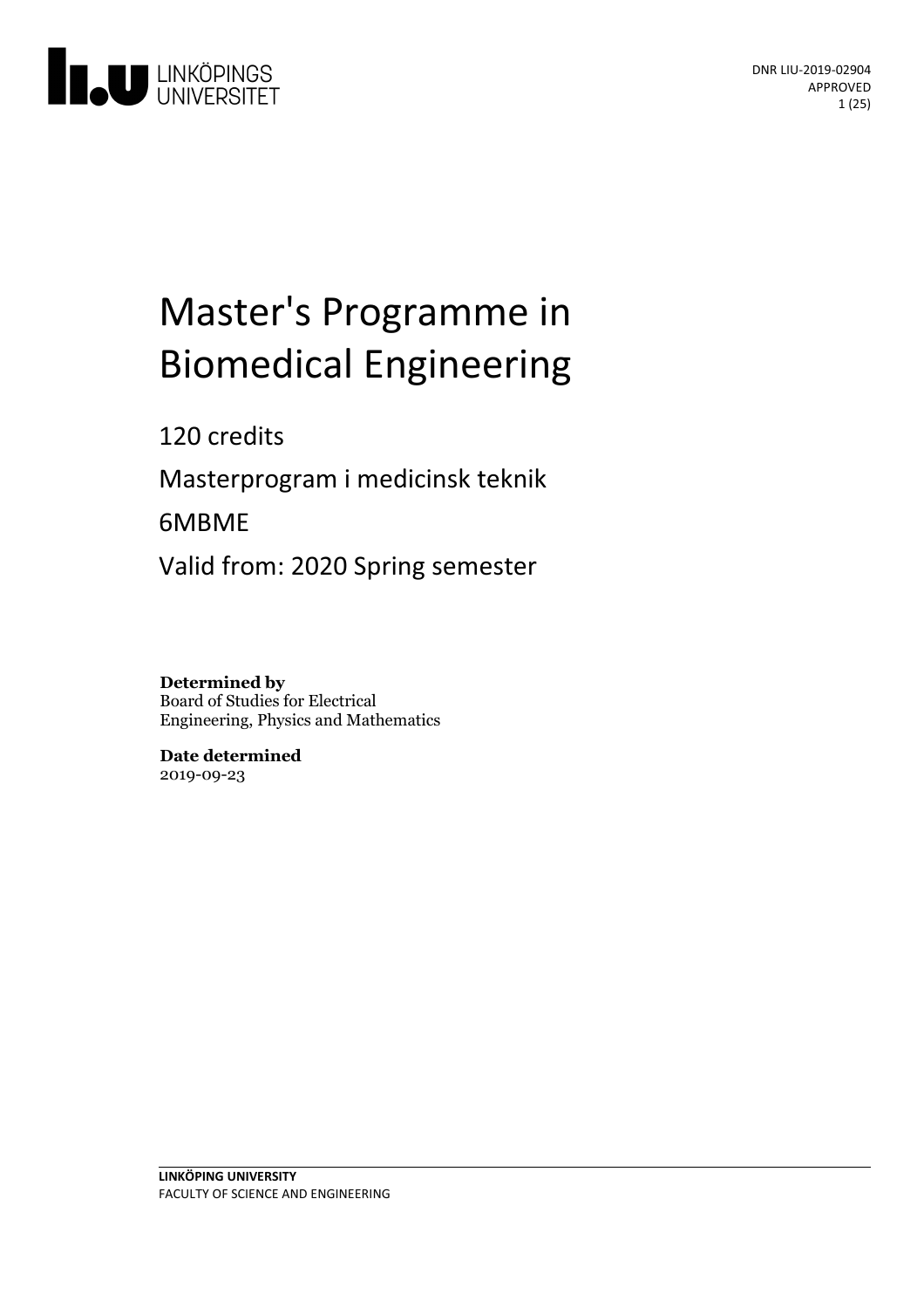# Purpose

Biomedical Engineering encompasses fundamental concepts in engineering, biology and medicine to develop innovative approaches and new devices, materials, implants, algorithms, processes and systems for the assessment and evaluation of technology; for prevention, diagnosis, and treatment of disease; for patient care and rehabilitation and for improving medical practice and health care delivery.

# Aim

The Biomedical Engineering curriculum supports and sustains Engineering for Health through a relevant mixture of compulsory and elective courses arranged in a track structure. This enables in-depth as well as broad-based studies.

#### **Knowledge and reasoningin mathematics, natural sciences and engineering**

A Master of Science with a major in Biomedical Engineering should be

- thoroughly qualified in mathematics, physics and engineering and thereby able to formulate and solve problems in the medical domain, encompassing the design of devices, algorithms, systems, and processes to improve human health
- familiar with the fundamentals of the human anatomy and physiology on the cellular, organ and organ system levels
- able to use, propose and evaluate engineering tools and approaches relating to life science problems through formulating, modelling and solving the problems using physics, mathematics, chemistry, biology and engineering principles
- confident in the application of theoretical models and reasoning to business, academic institutions, and at major research and development laboratories

#### **Personal and professional skills and attributes**

A Master of Science in Biomedical Engineering should possess

- ability to manifest and lead modern research and engineering in the field of life science
- knowledge to identify and manage the particular problems related to the acquisition, processing and interpretation of biomedical texts, signals and images
- skills and techniques for modelling and simulation integrating engineering and life science knowledge
- creativity, initiative and responsibility for their contribution to innovative problem solving
- a systematic attitude towards problem solving

#### **Interpersonal skills: teamwork and communication**

A Master of Science with a major in Biomedical Engineering should

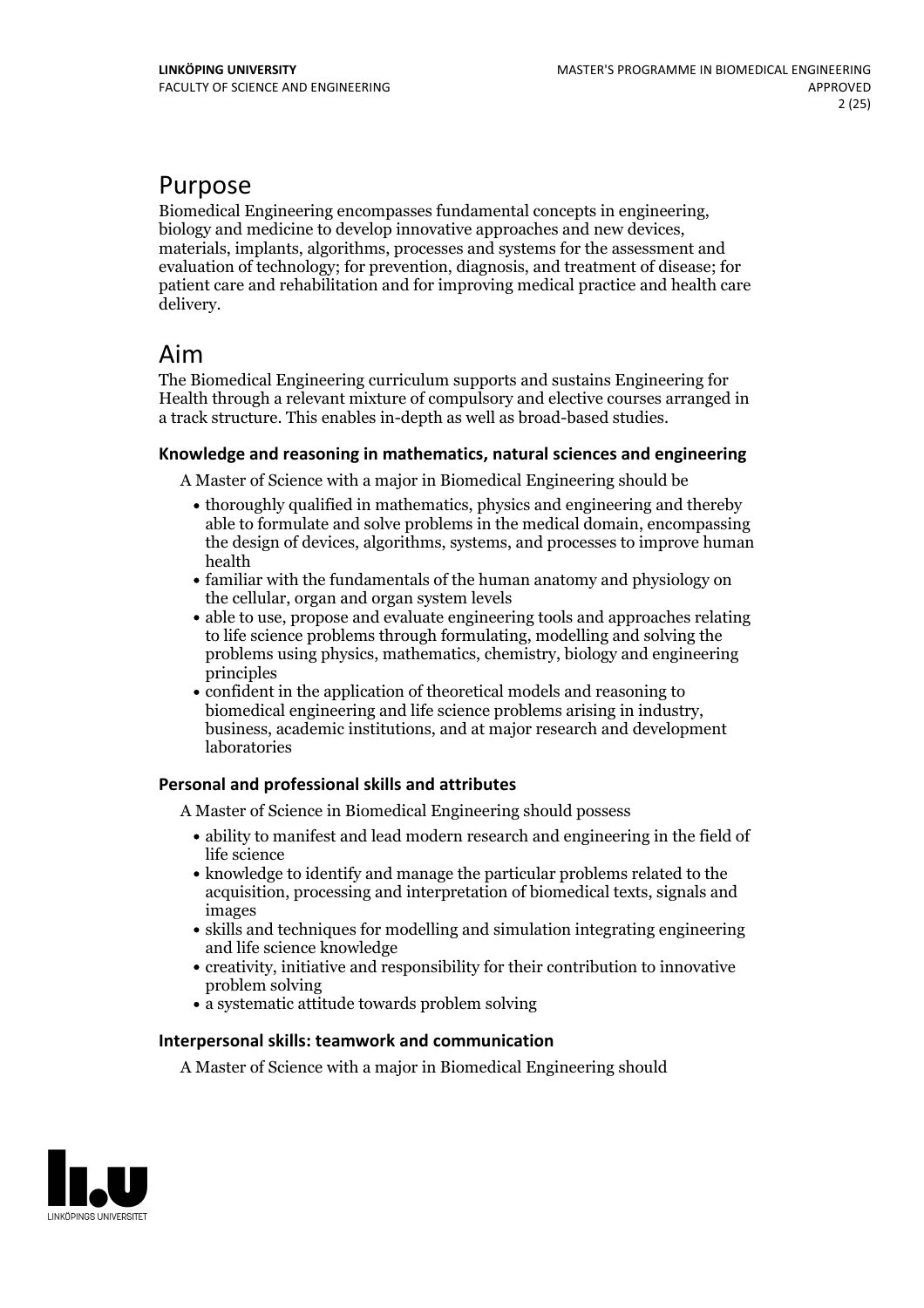demonstrate

- capability of professional teamwork and active collaboration within <sup>a</sup> group, sharing tasks and responsibilities
- ability to act as a mediator between technical and biomedical personnel in multidisciplinary settings
- ability to conceive, design, implement and evaluate scientific and engineering projects
- English oral and written communicative skills regarding engineering problems in the life science domain
- competence in academic writing

#### **Conceiving, designing, implementing, and operatingsystems in the enterprise and social context**

A Master of Science with a major in Biomedical Engineering should demonstrate

- a holistic view on the process of merging scientific, engineering and biomedicine principles and methods in the development of devices, materials, implants, algorithms, processes and systems
- responsibility for identifying, integrating and creating a thorough understanding of the impact of science and engineering on society and communicating that knowledge to the public

# Content

The programme content ensures that the graduates are able to demonstrate competencies in:

- origin and processing of physiological signals using various models for analysis
- thermodynamic models of the circulatory, respiratory, digestive and endocrine systems and there analysing techniques
- methods, technologies and systems used for intensive care and therapy as well as ethical and social issues in highly specialized health care
- physical properties of light and its impact and interaction with biological tissue related to the tissue optical properties based on light transport
- biomedical imaging technologies and their impact on biological tissue and the influence on image quality
- information technology in the health care sector
- multivariate statistical methods with applications in bioscience and related research areas
- problems, methods and traditions within the philosophy of science and problems related to biomedical engineering

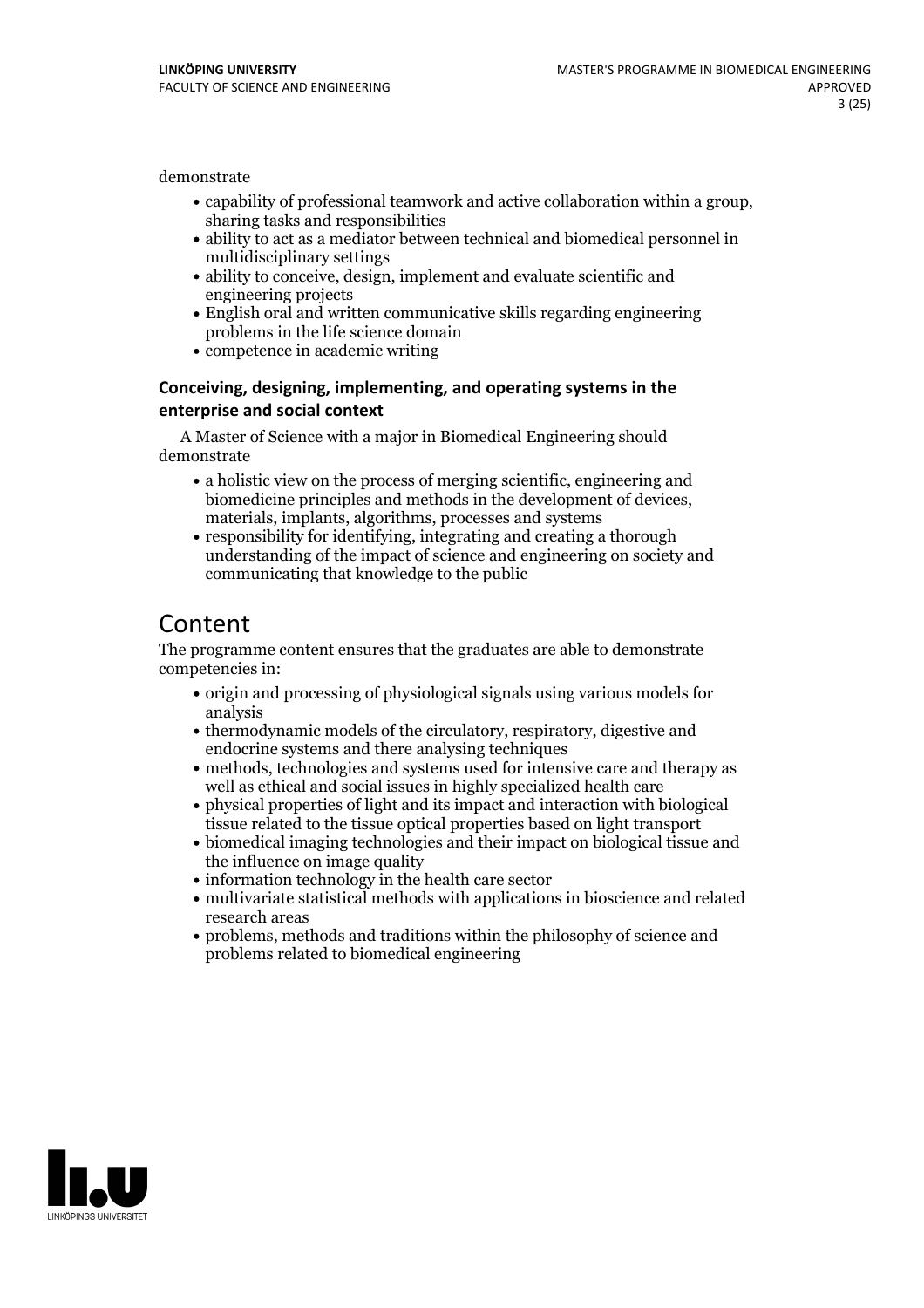# Specialisations

To deepen the studies in a particular biomedical engineering field, the student is required to choose one of the following three tracks:

- Medical Informatics: Information management and processing at individual and population level, including indexing and retrieval of medical data and information, medical terminologies, models of and tools for medical decision making and decision support, knowledge discovery and representation, implementation and evaluation of decision support
- Biomedical Signals and Instrumentation: Theoretical as well as experimental studies of biomedical signal and systems for diagnostic and signal processing but also advanced health systems in hospitals and home health care settings
- Biomedical Imaging: Specializing in imaging modalities and applying engineering principles to visualize systems in the biological sciences and medicine using high-order dimensions of signal analysis; utilize mathematical methods and computing structures for learning and self- organization in finding and describing meaningful relations in multidimensional signals.

# Teaching and working methods

The Master of Science programme in Biomedical Engineering, at Linköping University (LiU) consists of a broad compulsory part comprising approximately 50 ECTS credits. Specialization in depth in three tracks: medical informatics, biomedical signals and instrumentation and medical imaging. Each track has approximately 25 compulsory ECTS credits and 15 elective ECTS credits. A final thesis work comprising 30 ECTS points within the main subjects completes the programme.

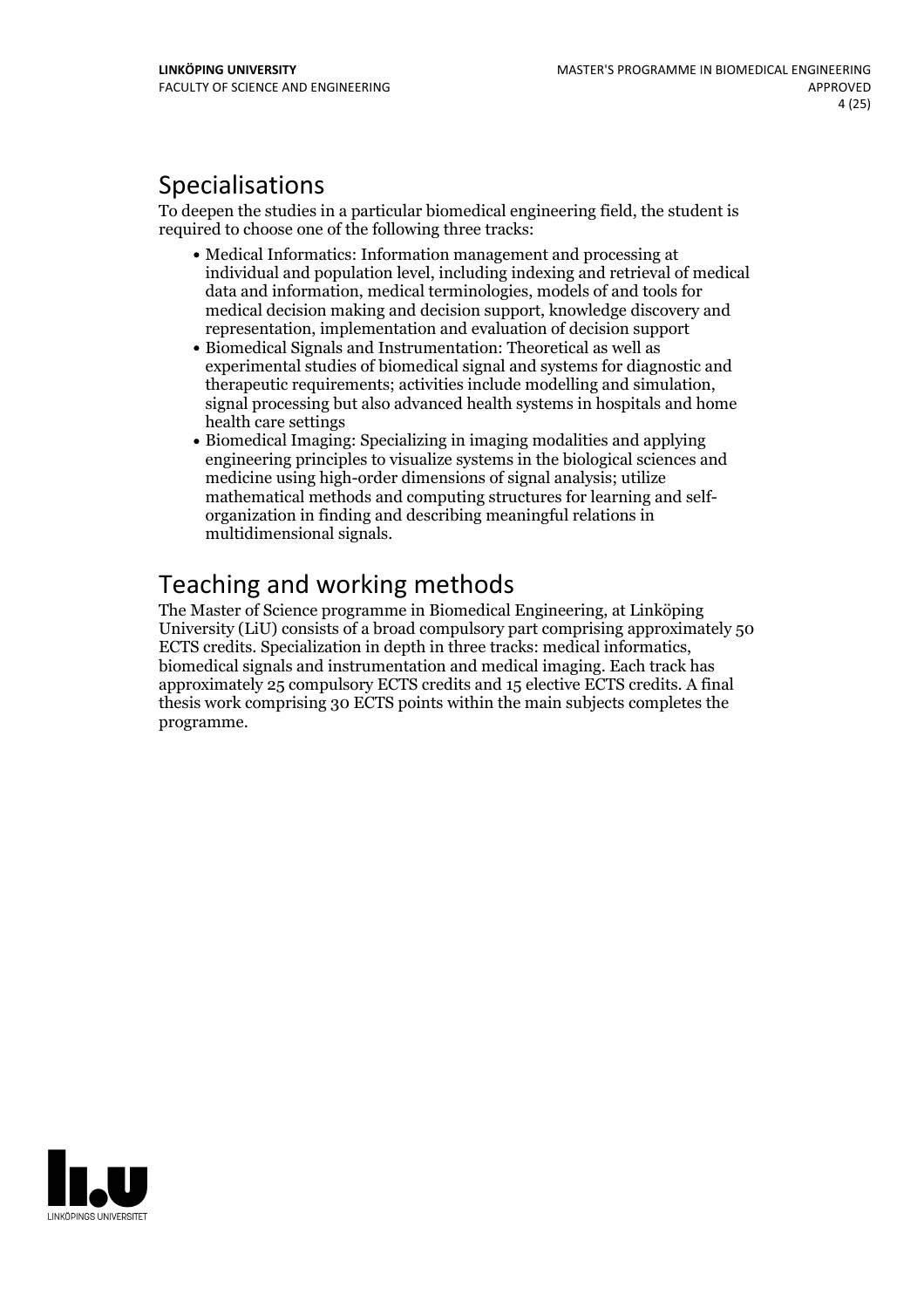# Entry requirements

- Bachelor's degree in biomedical, electrical, physical, biological or computer engineering, electronics or physics, or equivalent. The Bachelor's degree (equivalent to a Swedish Kandidatexamen) shall be from an internationally
- recognised university. At least <sup>30</sup> ECTS credits in mathematics/applied mathematics and/or application of mathematics, including linear algebra, statistical theory,<br>vector calculus and complex functions.<br>• At least 10 ECTS credits in physics, including mechanics.<br>• English corresponding to the level of English i
- 
- education (English  $6/B$ ). This is normally attested by means of an internationally recognised test. (Exemption from Swedish)

Selection for the January application round is based on merit rating (grade tariff) at three levels. If necessary, applicants within the same merit group will be selected by lot.

- Group 1: High
- Group 2: Good
- Group 3: Low

# Degree thesis

The thesis should be based on the high quality scientific content and carried outin close contact with the research groups involved in the programme and in the area of the profile chosen by the students. Without special permission a thesis work may be performed in the following subject areas:

- Biomedical Engineering
- Biomedical instrumentation
- Biotechnology
- Computational Physics
- Image Processing
- Medical Informatics
- Physiological Measurement Technology

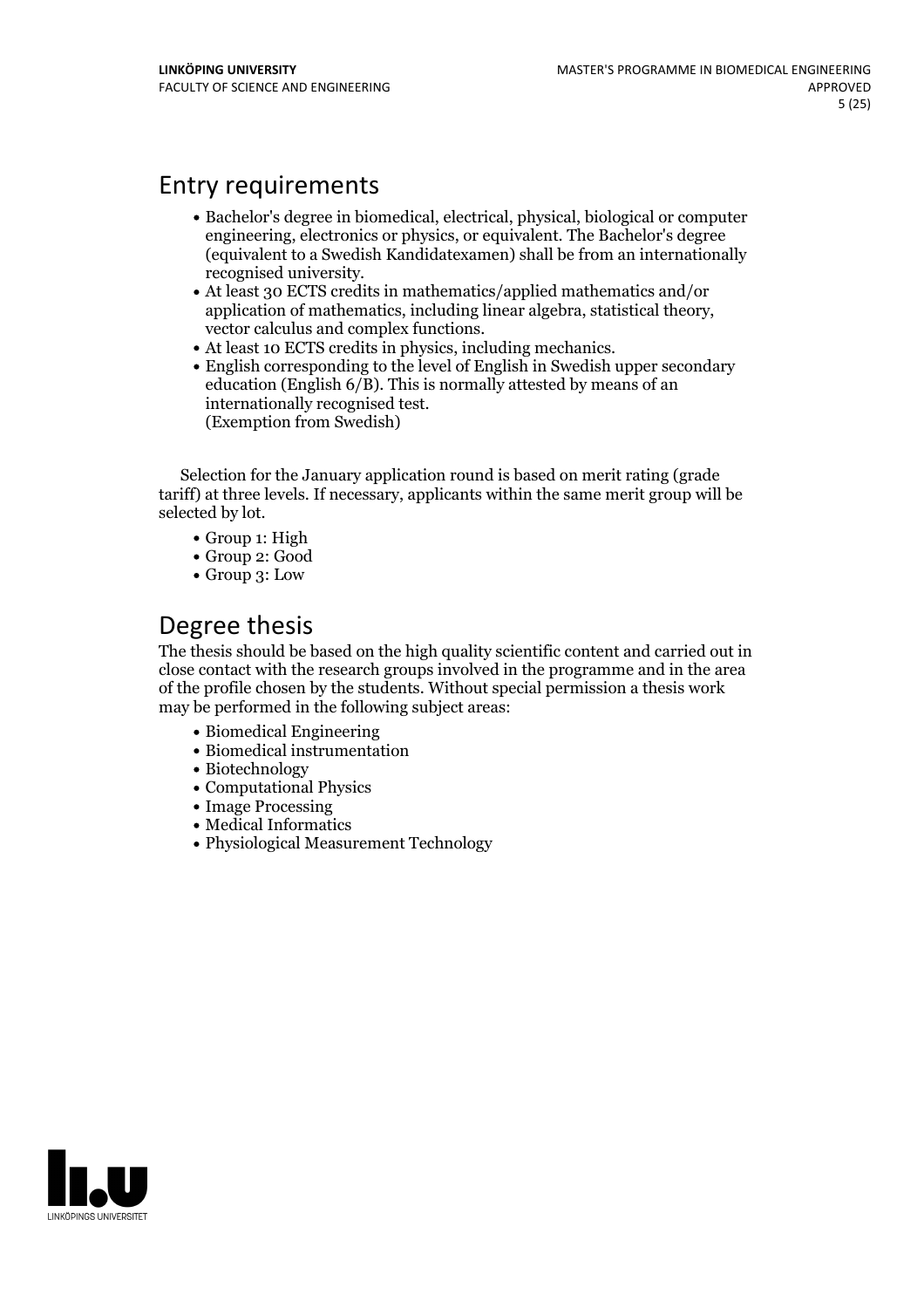# Degree requirements

- Bachelor's degree as specified in the entrance requirements
- All compulsory and elective courses from the curriculum completed so that 120 ECTS isreached
- At least 90 ECTS on advanced level including 30 ECTS courses from the main field of study Biomedical Engineerings and 30 ECTS master's thesis in the main field of study Biomedical Engineering
- Master's thesis (30 ECTS) on advanced level, in the main field of study Biomedical Engineering, examined at the Faculty of Science and Engineering

Courses with overlapping content are not allowed to be included in the degree. Courses included in the Bachelor's degree can never be included in the Master's degree.

# Degree in Swedish

Teknologie masterexamen i Medicinsk teknik, 120 hp

# Degree in English

Master of Science in Biomedical Engineering, 120 credits

# Specific information

Certain PhD courses can be taken by master students. Please contact the directors of graduate studies:

- Department of Biomedical Engineering, forskarstudierektor@imt.liu.se
- Department of Physics, Chemistry and Biology, forskarstudierektor@ifm.liu.se
- Department of Electrical Engineering, forskarstudierektor@isy.liu.se
- Department of Computer and Information Science, forskarstudierektor@ida.liu.se
- Department of Mathematics, forskarstudierektor@mai.liu.se

In order to include a graduate course in the degree the student must apply to the Faculty Programme Board of Electrical Engineering, Physics and **Mathematics** 

# Common rules

See the Common rules tab regarding eligibility, admission, leave, postponement, study break or admission to the latter part of the program.

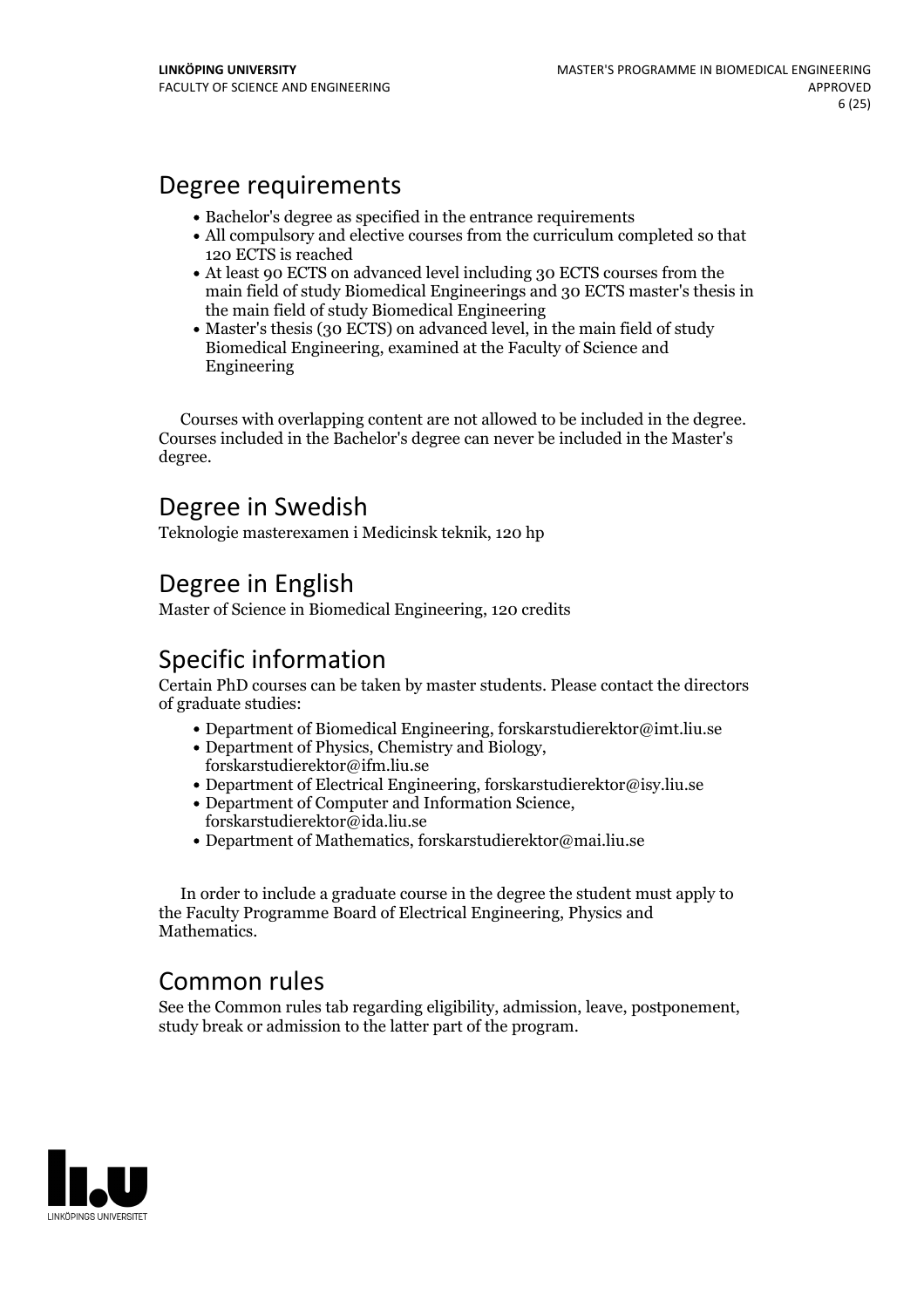# **Curriculum**

# **Semester 1 (Autumn 2020)**

| Course<br>code | <b>Course name</b>                   | <b>Credits</b> | Level | <b>Timetable</b><br>module | <b>ECV</b> |
|----------------|--------------------------------------|----------------|-------|----------------------------|------------|
| Period 1       |                                      |                |       |                            |            |
| TBME04         | Anatomy and Physiology               | 6              | G2X   | 3                          |            |
| <b>TBMI19</b>  | <b>Medical Information Systems</b>   | $6*$           | A1X   | 2                          |            |
| TSDT14         | Signal Theory                        | 6              | A1X   | 1                          |            |
| Period 2       |                                      |                |       |                            |            |
| TBME03         | <b>Biochemistry and Cell Biology</b> | 6              | G2X   | 2                          |            |
| <b>TBMI19</b>  | <b>Medical Information Systems</b>   | $6*$           | A1X   | 3                          |            |
| TBMT01         | <b>Biomedical Signal Processing</b>  | 6              | A1X   | 1                          |            |

# **Semester 2 (Spring 2021)**

| Course<br>code  | Course name                                          | <b>Credits</b> | Level | <b>Timetable</b><br>module | <b>ECV</b> |
|-----------------|------------------------------------------------------|----------------|-------|----------------------------|------------|
| Period 1        |                                                      |                |       |                            |            |
| TBMT02          | <b>Medical Imaging</b>                               | 6              | A1X   | 3                          | C          |
| TBMT09          | <b>Physiological Pressures and Flows</b>             | 6              | A1X   | 1                          | C          |
| THEN24          | Communication, Ethics and Sustainable<br>Development | $6*$           | G1X   |                            | C          |
| TBMI26          | Neural Networks and Learning Systems                 | 6              | A1X   | $\overline{2}$             | E          |
| TBMI31          | Medical Information and Knowledge                    | 6              | A1X   | 4                          | E          |
| <b>Period 2</b> |                                                      |                |       |                            |            |
| TBME08          | <b>Biomedical Modeling and Simulation</b>            | 6              | A1X   | 3                          | C          |
| TBMT26          | Technology in Intensive Care and Surgery             | 6              | A1X   | 1                          | C          |
| THEN24          | Communication, Ethics and Sustainable<br>Development | 6*             | G1X   |                            | C          |
| TFMT19          | <b>Chemical Sensor Systems</b>                       | 6              | A1X   | 4                          | E          |

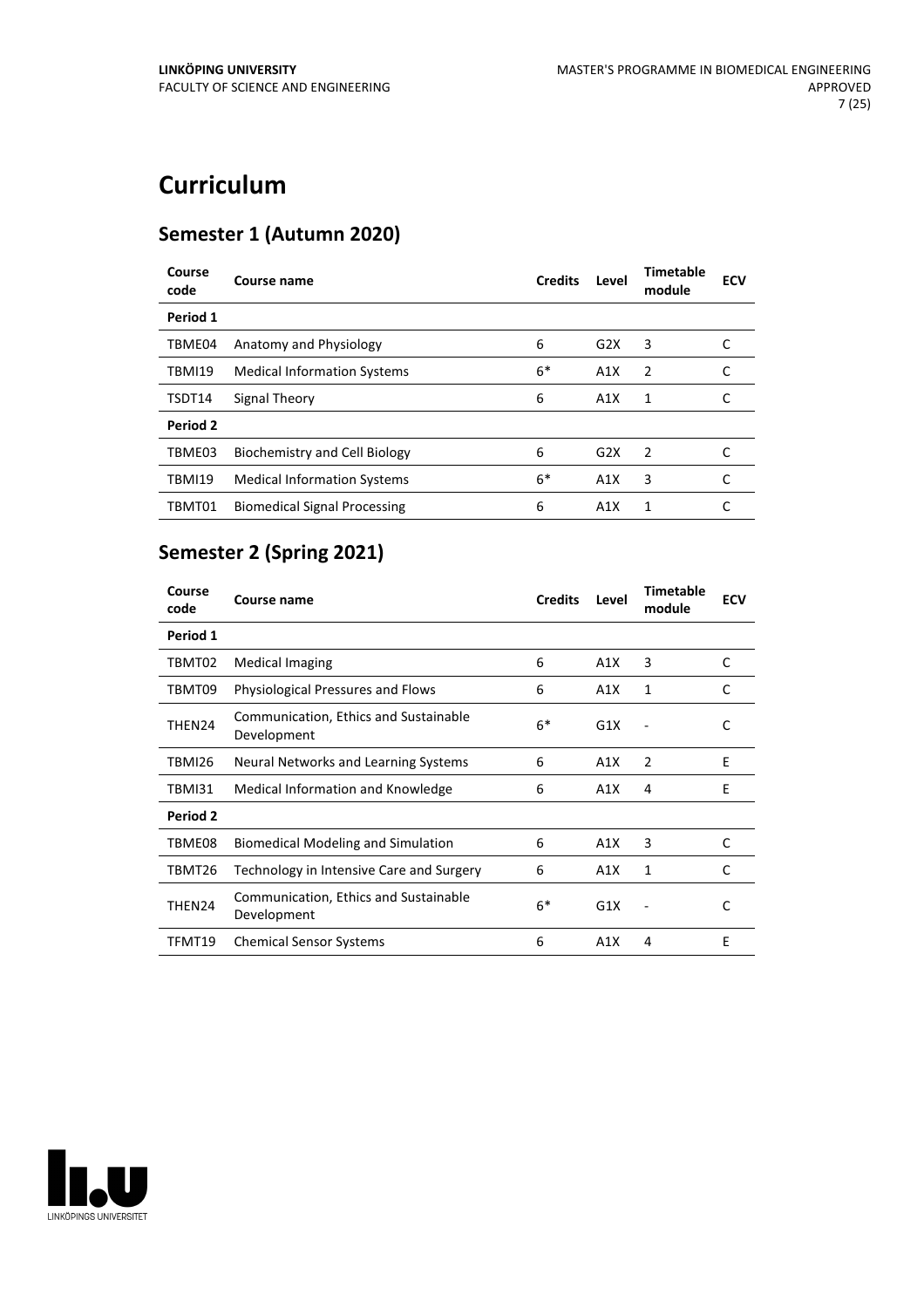| Course<br>code | Course name                                             | <b>Credits</b> | Level | <b>Timetable</b><br>module | <b>ECV</b> |
|----------------|---------------------------------------------------------|----------------|-------|----------------------------|------------|
| Period 1       |                                                         |                |       |                            |            |
| TAMS39         | <b>Multivariate Statistical Methods</b>                 | 6              | A1X   | 4                          | E          |
| TATM38         | <b>Mathematical Models in Biology</b>                   | 6              | A1X   | 3                          | E          |
| TBMT14         | <b>Biomedical Engineering - Project Course</b>          | $12*$          | A1X   | 4                          | Е          |
| TBMT57         | <b>Biomedical Optics</b>                                | 6              | A1X   | 1                          | E          |
| TDTS06         | <b>Computer Networks</b>                                | 6              | G2X   | $\mathbf{1}$               | E          |
| TFTB48         | <b>Biomedical Materials</b>                             | 6              | A1X   | $\mathbf{1}$               | E          |
| TFYA43         | Nanotechnology                                          | 6              | G2X   | 3                          | E          |
| TFYA88         | Additive Manufacturing: Tools, Materials and<br>Methods | 6              | A1X   | 3                          | E          |
| TMME67         | Musculoskeletal Biomechanics and Human<br>Movements     | 6              | A1X   | $\overline{2}$             | E          |
| <b>TNM067</b>  | <b>Scientific Visualization</b>                         | 6              | A1X   | 3                          | E          |
| TSBB06         | <b>Multidimensional Signal Analysis</b>                 | $6*$           | A1X   | $\overline{2}$             | E          |
| TSBB08         | <b>Digital Image Processing</b>                         | 6              | A1X   | 4                          | Е          |
| Period 2       |                                                         |                |       |                            |            |
| TBMI02         | <b>Medical Image Analysis</b>                           | 6              | A1X   | $\mathbf{1}$               | E          |
| TBMT14         | <b>Biomedical Engineering - Project Course</b>          | $12*$          | A1X   | 4                          | E          |
| TDDD37         | Database Technology                                     | 6              | G2X   | $\mathbf{1}$               | E          |
| TMMS31         | Biomechanical Modelling of Tissues and<br>Systems       | 6              | A1X   | 4                          | E          |
| TSBB06         | Multidimensional Signal Analysis                        | $6*$           | A1X   | 3                          | E          |

# **Semester 3 (Autumn 2021)**

# **Semester 4 (Spring 2022)**

| Course<br>code | Course name                      | <b>Credits</b> | Level | Timetable<br>module      | <b>ECV</b> |
|----------------|----------------------------------|----------------|-------|--------------------------|------------|
| Period 1       |                                  |                |       |                          |            |
| TQXX30         | Degree project - Master's Thesis | $30*$          | A1X   | $\overline{\phantom{a}}$ |            |
| Period 2       |                                  |                |       |                          |            |
| TQXX30         | Degree project - Master's Thesis | $30*$          | A1X   | ٠                        |            |

ECV = Elective / Compulsory /Voluntary

\*The course is divided into several semesters and/or periods

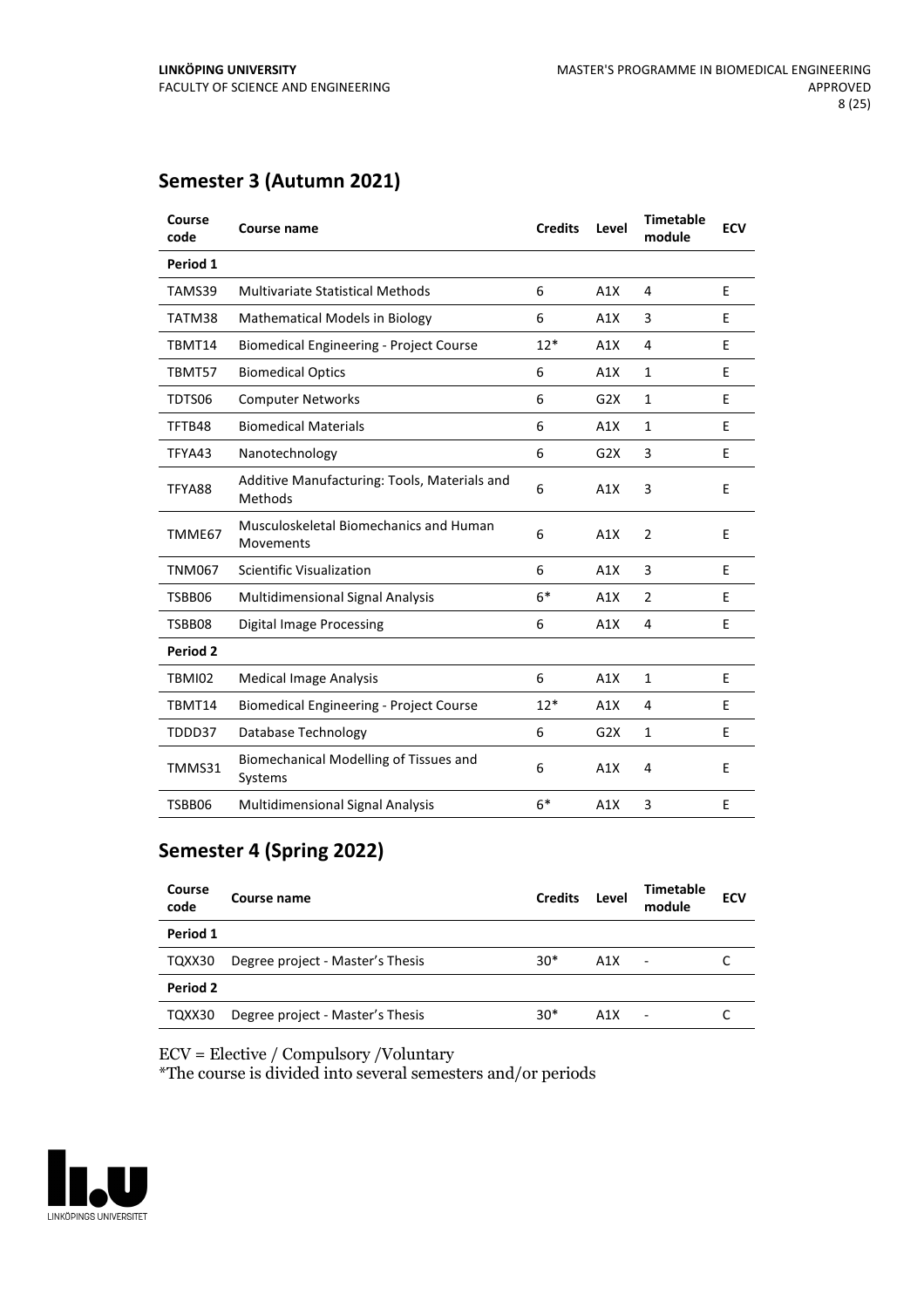# **Common rules**

### **Structure and organisation of study programmes**

The contents and design of the programmes are to be continuously revised such that new knowledge is integrated into courses and specialisations. Within one programme, several study specialisations or profiles may be available. The identities of the study specialisations or profiles and the regulations governing how these may be selected are given in the syllabus and curriculum for the particular field of study and programmes.

The structure and organisation of the programmes are to follow specified criteria that are summarised in the syllabus for each programme.

- 
- The syllabus defines the aims of the study programme.<br>• The curriculum, which constitutes one part of the syllabus for the field of study, gives details of the terms in which the various courses have been
- The course syllabus specifies, among other things, the aim and contents of the course, and the prior knowledge that a student must have, in addition to the admission requirements for the programme, in order to be able to benefit from the course.

### **Qualification requirements**

The qualification requirements specified in the Higher Education Ordinance 2007 apply to students admitted after 1 July 2007. A student who has completed components of a programme after 1 July 2007 has the right to be assessed with respect to the qualification requirements specified by the Higher Education Ordinance 2007. In addition, local regulations laid down by the faculty boards and university board apply, see

http://styrdokument.liu.se/Regelsamling/Innehall/Utbildning\_pa\_grund-och\_avancerad\_niva/Examina.

Higher Education Act Chapter 1, Section 8:

First-cycle courses and study programmes are to develop:

- the ability to make independent and critical assessments
- the ability to identify, formulate and solve problems autonomously, and
- the preparedness to deal with changes in working life.

In addition to knowledge and skills in their field of study, students shall develop the ability to:

- gather and interpret information at a scholarly level
- stay abreast of the development of knowledge, and
- communicate their knowledge to others, including those who lack specialist knowledge in the field.

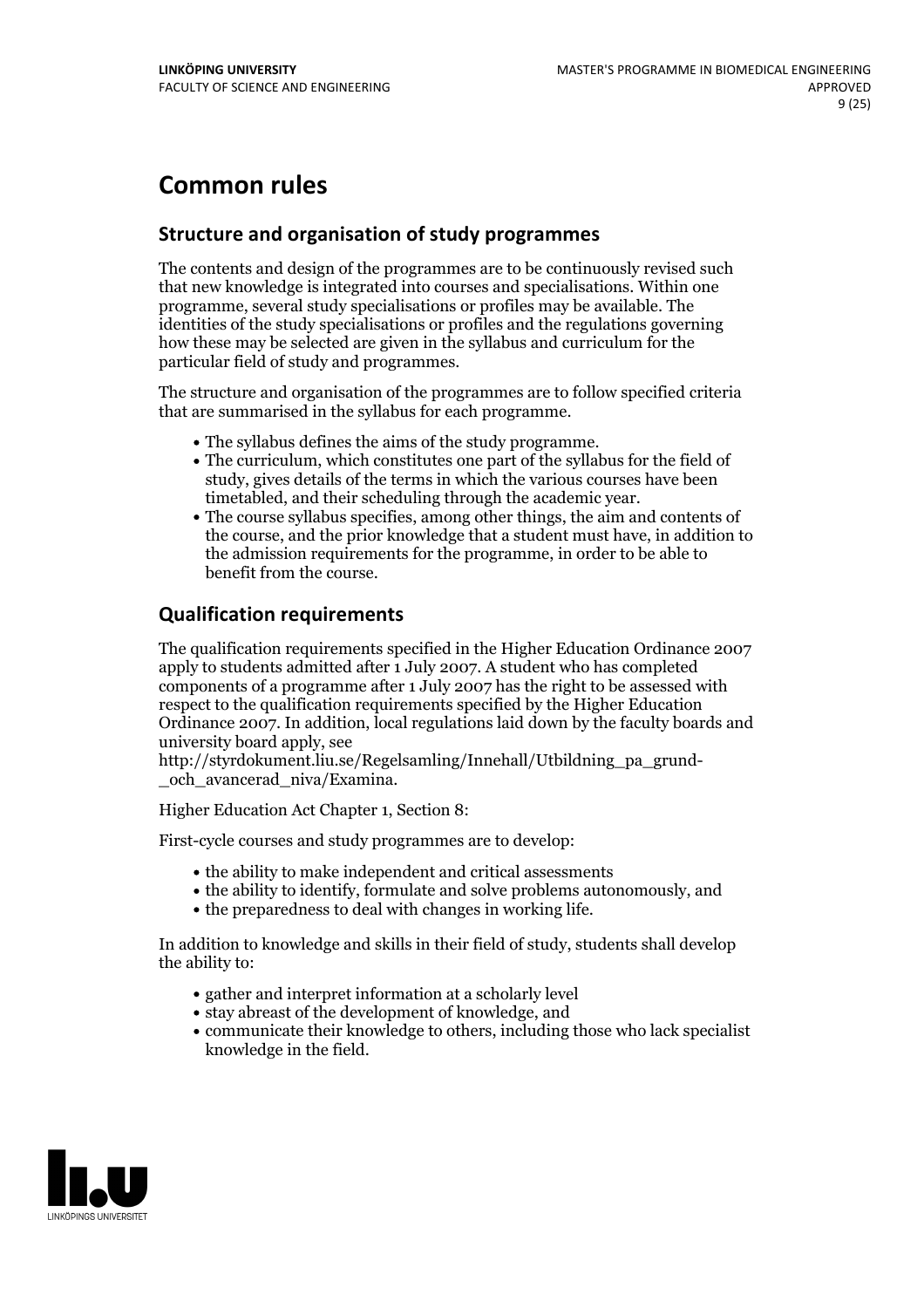# **Qualifications within a study programme**

Qualification requirements that are specific to a study programme are given in the syllabus for that programme.

# **Admission requirements and matriculation and postponement of matriculation**

A person who has been accepted for a study programme is to start their studies (matriculate) in the term that is specified in the decision about admission. The date and location of the compulsory matriculation procedure will be communicated to those admitted to the first term of the programme.

Regulations concerning admission requirements, matriculation and postponement of matriculation have been laid down in the admission regulations for Linköping University, http://styrdokument.liu.se/Regelsamling/VisaBeslut/622645.

### **Admission to a later part of a programme**

Admission to a part of a study programme is used here to refer to admission with the purpose of completing the programme and taking a degree. Admission to a later part of a programme may take place only if sufficient resources and space on the programme are available. Furthermore, the applicant must satisfy the entry requirements for the relevant term of the programme, as specified in http://styrdokument.liu.se/Regelsamling/Innehall/Utbildning\_pa\_grund- \_och\_avancerad\_niva/Tekniska\_fakulteten.

# **Interruption in studies**

Notification of an interruption in studies is to be made through a web form, https://www.lith.liu.se/for-studenter/anmalan-studieuppehall?l=en. If such a notification is not made and if the student does not do a course registration during the first term during which the interruption is to take place, the interruption will be considered to be a withdrawal. An interruption in studies must cover a complete term, and notification of interruptions can be given for a maximum of two consecutive terms. Notification of resumption of studies is to take place at the course registration for the term that follows the interruption.

A student who is taking an interruption in studies may during this period retake examinations. The student is responsible that registration for courses is carried out at the correct times in preparation for the resumption of studies.

# **Withdrawal from a study programme**

A student who wishes to withdraw from a study programme must notify the study guidance counsellor. A student who leaves the studies without giving notification of an interruption in study and who fails to register on a course for the immediately subsequent term is considered to have withdrawn. A student who has

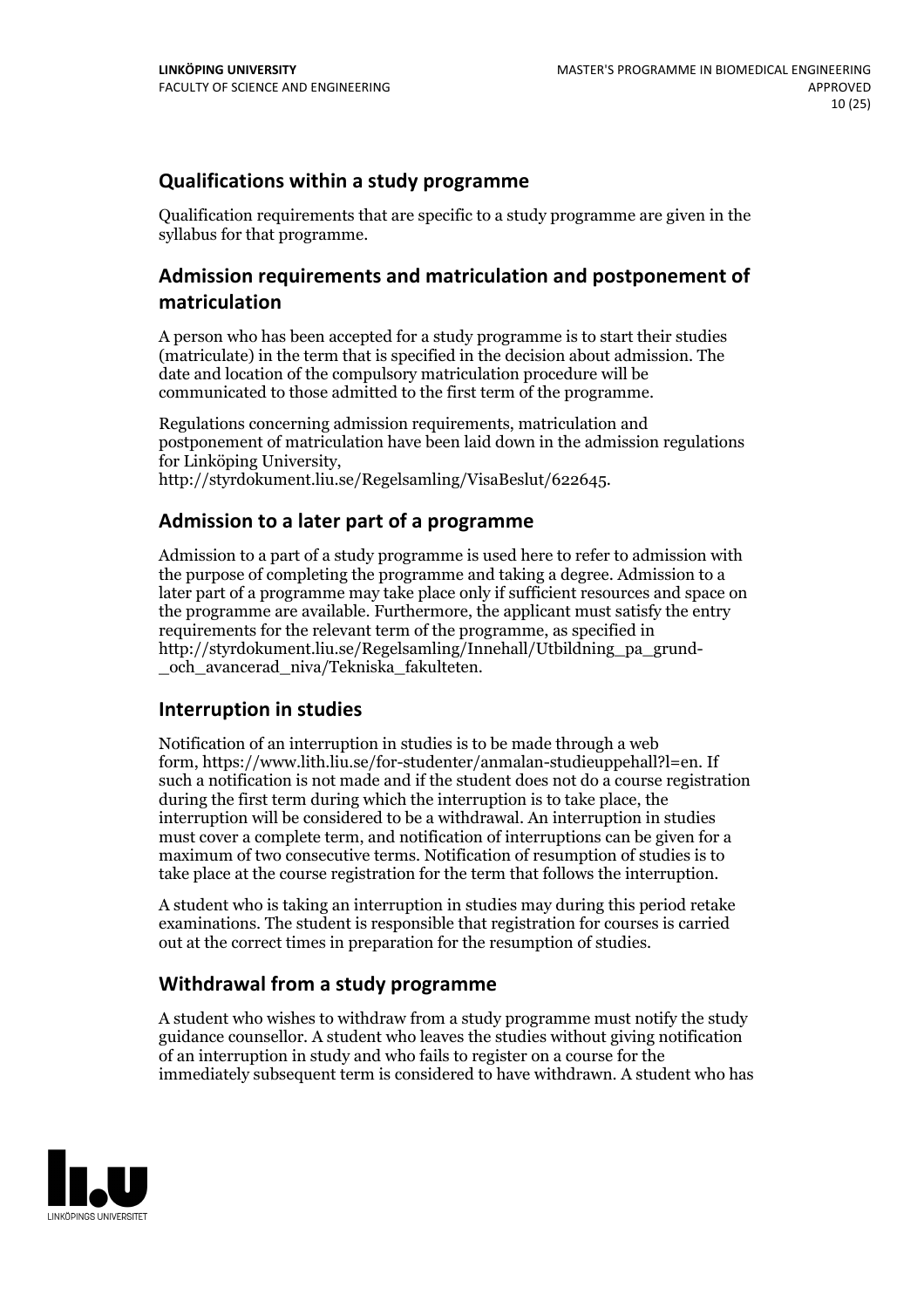withdrawn may return to the study programme if a vacancy is available that is not required for students returning after an interruption in study, and not required for students who are changing their location of study and/or study programme.

### **Courses within a study programme**

The curriculum for the various years of a study programme specify which courses are mandatory  $(m)$ , elective (e) and voluntary  $(v)$ . If a student wishes to study a different combination than the one specified in the curriculum, an application must be made to the board of studies.

#### **Voluntarycourses**

The course specified as voluntary (labelled with "v") in the programme syllabus are assessed solely as voluntary courses, and credits from these may not contribute to the requirements for a degree.

#### **Courses from another study programme orthird-cycle courses**

To include courses in a degree from another study programme or third-cycle courses, the student need to apply to and be granted this from the board of studies. If such a decision is not taken, such courses are regarded as voluntary courses.

When selecting a course from another programme, the admission requirements specified in the course syllabus must be satisfied.

Admission is granted to the extent that resources allow, provided that places are available on the course.

Admission to third-cycle courses requires studies at Master's level, i.e. year 4-5 or admitted to a Master's programme. Information can be obtained from the relevant director of advanced studies.

#### **Students taking a master's programme in engineering**

Students taking a master's programme in engineering can apply to take courses given in Term 7 and later terms of the programme from all engineering master's programmes. Admission to courses at Term 7 or higher requires the possession of at least 150 credits within the programme to which the student has been admitted.

#### **Students taking a Bachelor of Science (Engineering)**

Students taking Bachelor of Science (Engineering) degrees may apply to take courses specified in the programme syllabuses of all Bachelor of Science (Engineering) programmes.

#### **Students taking a Bachelor of Science**

Students taking Bachelor of Science degrees may apply to take courses specified in the programme syllabuses of all Bachelor of Science programmes.

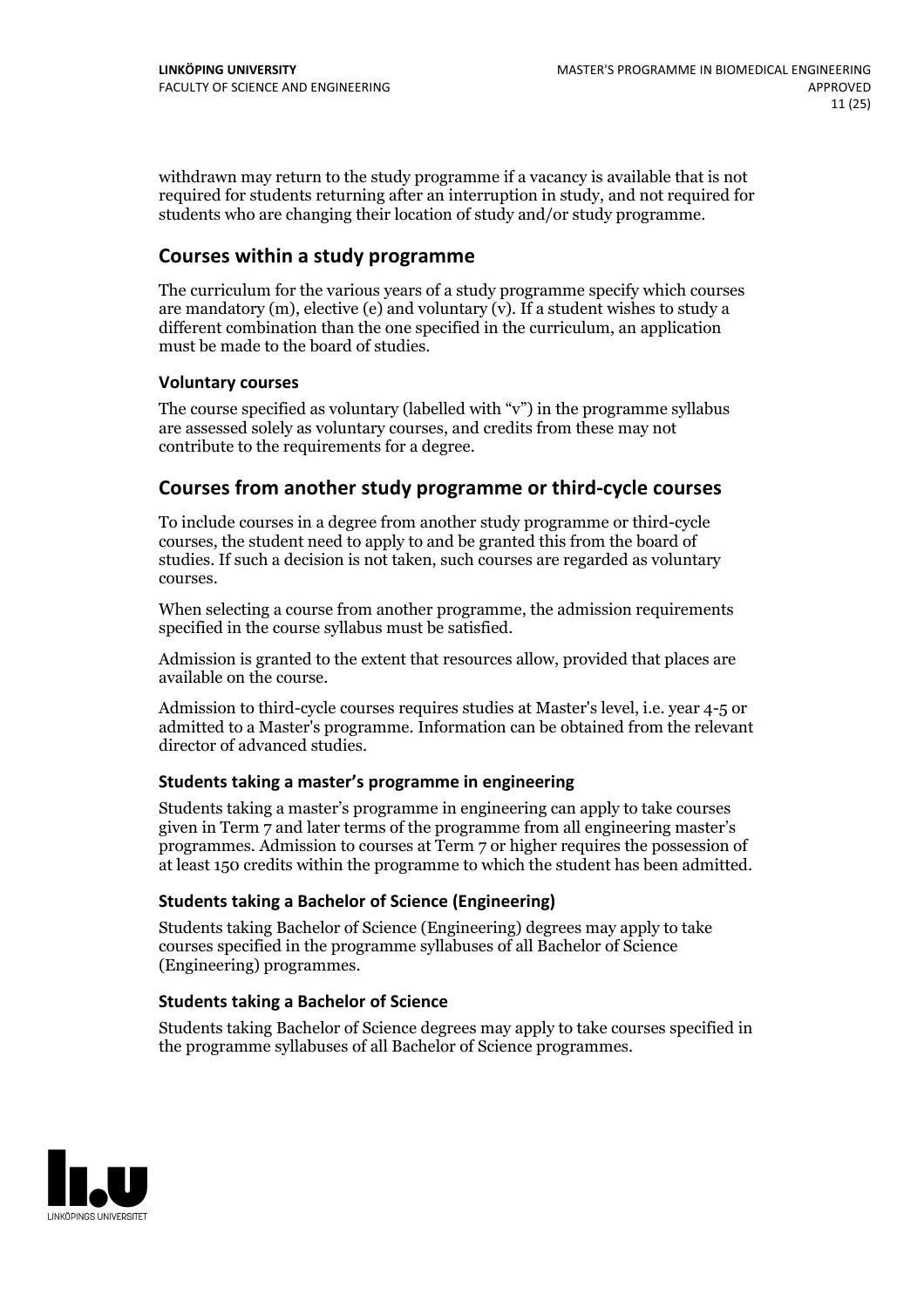# **Single-subject courses, courses from other faculties, or other Higher Education Institutions**

To include single-subject courses, courses from another faculty, or courses from other Higher Education Institutions in a degree, the student need to apply to and be granted this from the board of studies.

### **Registration for programme courses**

Registration for courses that are given as part of a study programme must be made during the specified period, which has been preliminarily set to 1-10 April for the autumn term, and 1-10 October for the spring term. Information about course registration is published on the Study councellors webpages or in programme rooms, sent to students by email, and disseminated at scheduled information meetings.

#### **Registration for programme courses as single-subject courses**

Admission to a programme course as a single-subject subject course may take place only if sufficient resources and space on the course are available. Furthermore, the applicant must satisfy the entry requirements for the relevant course.

In the event of a scarcity of resources, the board of LiTH can decide to limit the possibilities of taking courses that are part of a programme as freestanding courses.

#### **Study planning**

Students who require support in planning their continued studies can contact the study guidance counsellor of the programme. Study planning involves the student and the study guidance counsellor together drawing up an individual plan for studies during the subsequent term. The individual plan may allow the student to deviate from the general curriculum.

Completed first-cycle courses are a precondition for successful studies at more advanced levels. For this reason, study planning is based on giving priority to courses from earlier years of study that have not been completed. If further capacity is available, new courses may be taken.

Study planning takes place on a regular basis if the student:

- does not satisfy the requirements for progression to later terms. In order for a student to be able to participate in courses from later years in such cases, a decision of exemption is required.<br>
• does not satisfy the requirements for starting a degree project.
- 

Other situations in which study planning may be required:

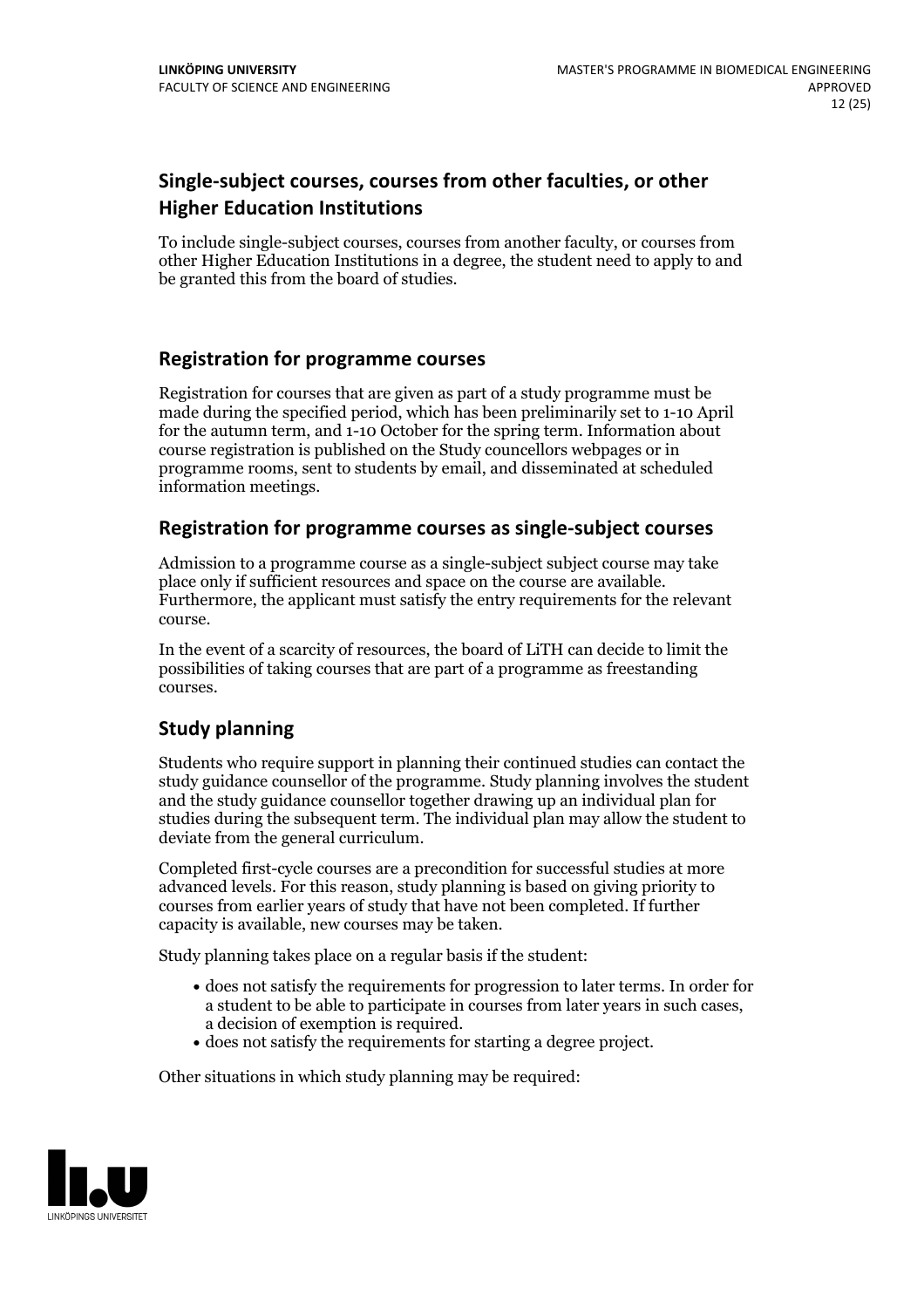- A student has fallen behind during the early part of a study programme and
- has failed to complete several courses.<br>• A student has not satisfied the entry requirements for a degree project<br>before term 6 of an engineering degree.
- A student has applied for admission to a later part of a programme.<br>• Studies have been carried out abroad.<br>• A study programme is to be resumed after an interruption.
- 
- 

In these cases the study guidance counsellor supports the student in planning the continued studies, also in situations in which the student can register for the relevant courses without the need for a special decision for the continued studies.

# **Part of education abroad**

Students can exchange study at LiTH for study at an institute of higher education abroad, and/or work on a degree project abroad.

In the event that study (courses) at LiTH are exchanged for study abroad, the faculty programme director is responsible for a decision about a preliminary individual study plan, which is to be drawn up in advance. After the exchange, the student apply to credit completed courses from the exchange into their degree. The guideline for credit assessment in an exchange is that the courses should be in line with the program's orientation.

Regulations for entry requirements, ranking and nomination for study abroad through LiTH's exchange agreements and for the compulsory study abroad period within Ii (Industrial Engineering and Management – International) and Yi (Applied Physics and Electrical Engineering – International) can be found at: http://styrdokument.liu.se/Regelsamling/Innehall/Utbildning\_pa\_grund- \_och\_avancerad\_niva/Tekniska\_fakulteten.

# **Course syllabus**

A syllabus must be established for each course. The syllabus specifies the aim and contents of the course, and the prior knowledge that a student must have in order to be able to benefit from the course.

# **Timetabling**

Courses are timetabled after a decision has been made for this course concerning its assignment to a timetable module.

#### **Interrupting a course**

The vice-chancellor's decision concerning regulations for registration, deregistration and reporting results (Dnr LiU-2015-01241) states that interruptions in study are to be recorded in Ladok. Thus, all students who do not participate in a course for which they have registered must record the interruption, such that the registration on the course can be removed.

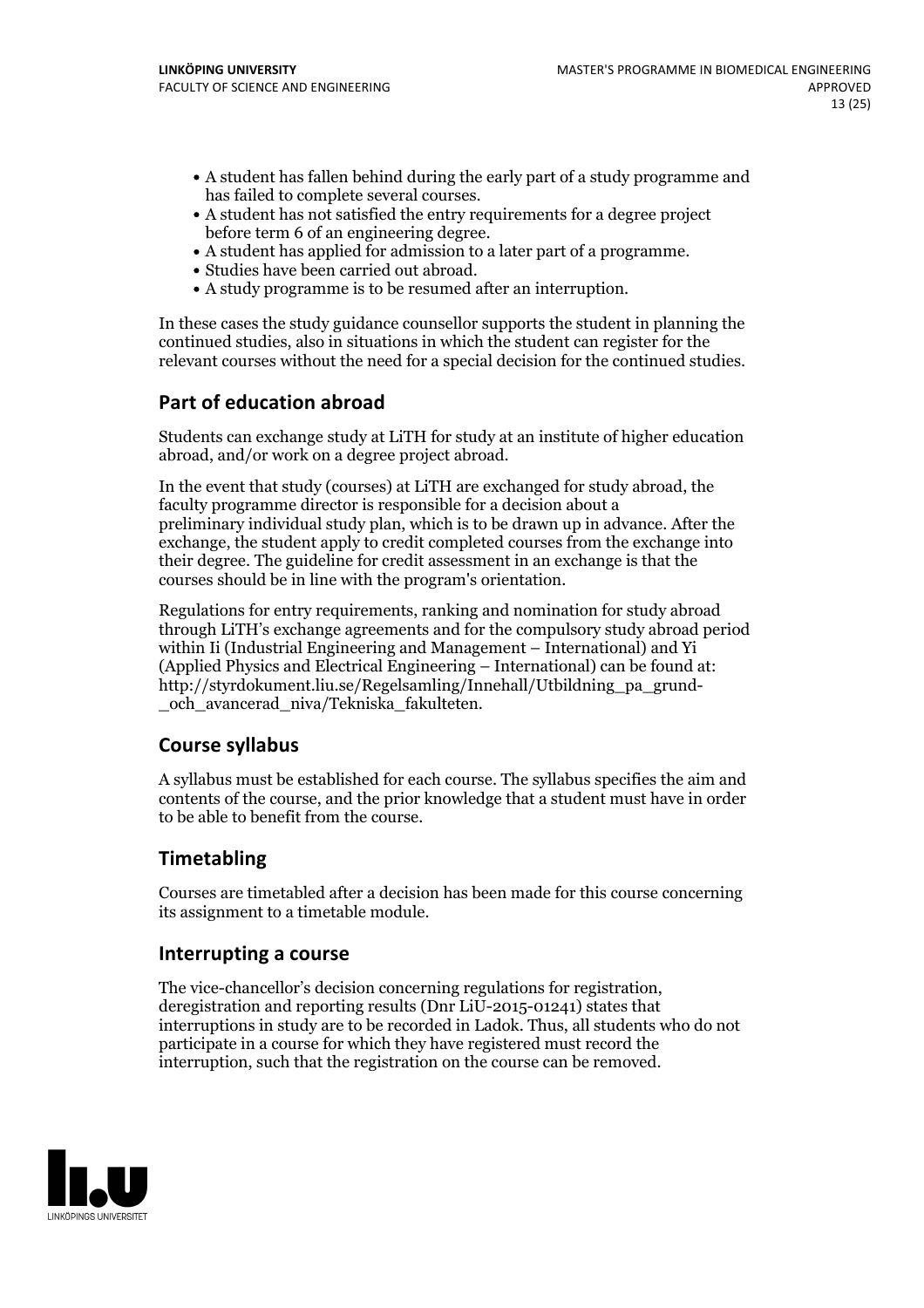Deregistration from a course is carried out using a web-based form: https://www.lith.liu.se/for-studenter/kurskomplettering?l=en.

### **Cancelled courses**

Courses with few participants (fewer than 10) may be cancelled or organised in a manner that differs from that stated in the course syllabus. The Dean is to deliberate and decide whether a course is to be cancelled or changed from the course syllabus.

#### **Guidelines relatingto examinations and examiners**

For details, see Guidelines for education and examination for first-cycle and second-cycle education at Linköping University, http://styrdokument.liu.se/Regelsamling/VisaBeslut/917592.

An examiner must be employed as a teacher at LiU according to the LiU Regulations for Appointments

(https://styrdokument.liu.se/Regelsamling/VisaBeslut/622784). For courses in second-cycle, the following teachers can be appointed as examiner: Professor (including Adjunct and Visiting Professor), Associate Professor (including Adjunct), Senior Lecturer (including Adjunct and Visiting Senior Lecturer), Research Fellow, or Postdoc. For courses in first-cycle, Assistant Lecturer (including Adjunct and Visiting Assistant Lecturer) can also be appointed as examiner in addition to those listed for second-cycle courses. In exceptional cases, a Part-time Lecturer can also be appointed as an examiner at both first- and second cycle, see Delegation of authority for the Board of Faculty of Science and Engineering.

# **Forms of examination**

#### **Examination**

Written and oral examinations are held at least three times a year: once immediately after the end of the course, once in August, and once (usually) in one of the re-examination periods. Examinations held at other times are to follow a decision of the board of studies.

Principles for examination scheduling for courses that follow the study periods:

- courses given in VT1 are examined for the first time in March, with re-examination in June and August
- courses given in VT2 are examined for the first time in May, with re-examination in August and October
- courses given in HT1 are examined for the first time in October, with re-examination in January and August
- courses given in HT2 are examined for the first time in January, with re-examination in March and in August.

The examination schedule is based on the structure of timetable modules, but

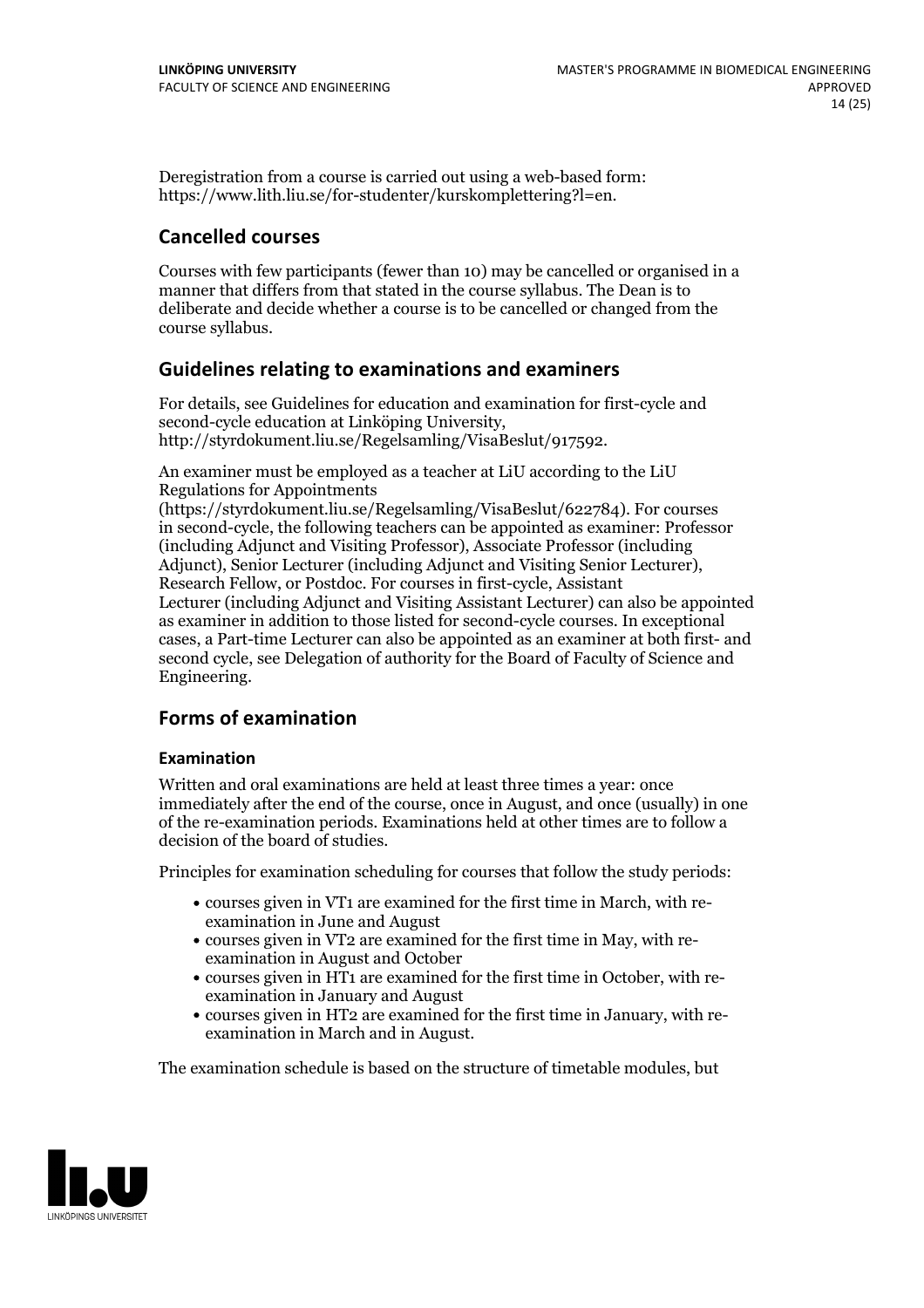there may be deviations from this, mainly in the case of courses that are studied and examined for several programmes and in lower grades (i.e. 1 and 2).

Examinations for courses that the board of studies has decided are to be held in alternate years are held three times during the school year in which the course is given according to the principles stated above.

Examinations for courses that are cancelled or rescheduled such that they are not given in one or several years are held three times during the year that immediately follows the course, with examination scheduling that corresponds to the scheduling that was in force before the course was cancelled or rescheduled.

When a course is given for the last time, the regular examination and two re-<br>examinations will be offered. Thereafter, examinations are phased out by offering three examinations during the following academic year at the same times as the examinations in any substitute course. If there is no substitute course, three examinations will be offered during re-examination periods during the following academic year. Other examination times are decided by the board of studies. In all cases above, the examination is also offered one more time during the academic year after the following, unless the board of studies decides otherwise.

If a course is given during several periods of the year (for programmes, or on different occasions for different programmes) the board or boards of studies determine together the scheduling and frequency of re-examination occasions.

#### **Registration for examination**

In order to take an examination, a student must register in advance at the Student Portal during the registration period, which opens 30 days before the date of the examination and closes 10 days before it. Candidates are informed of the location of the examination by email, four days in advance. Students who have not registered for an examination run the risk of being refused admittance to the examination, if space is not available.

Symbols used in the examination registration system:

\*\* denotes that the examination is being given for the penultimate time.

\* denotes that the examination is being given for the last time.

#### **Code of conduct for students during examinations**

Details are given in a decision in the university's rule book: http://styrdokument.liu.se/Regelsamling/VisaBeslut/622682.

#### **Retakes for higher grade**

Students at the Institute of Technology at LiU have the right to retake written examinations and computer-based examinations in an attempt to achieve a higher grade. This is valid for all examination components with code "TEN" and "DAT". The same right may not be exercised for other examination components, unless otherwise specified in the course syllabus.

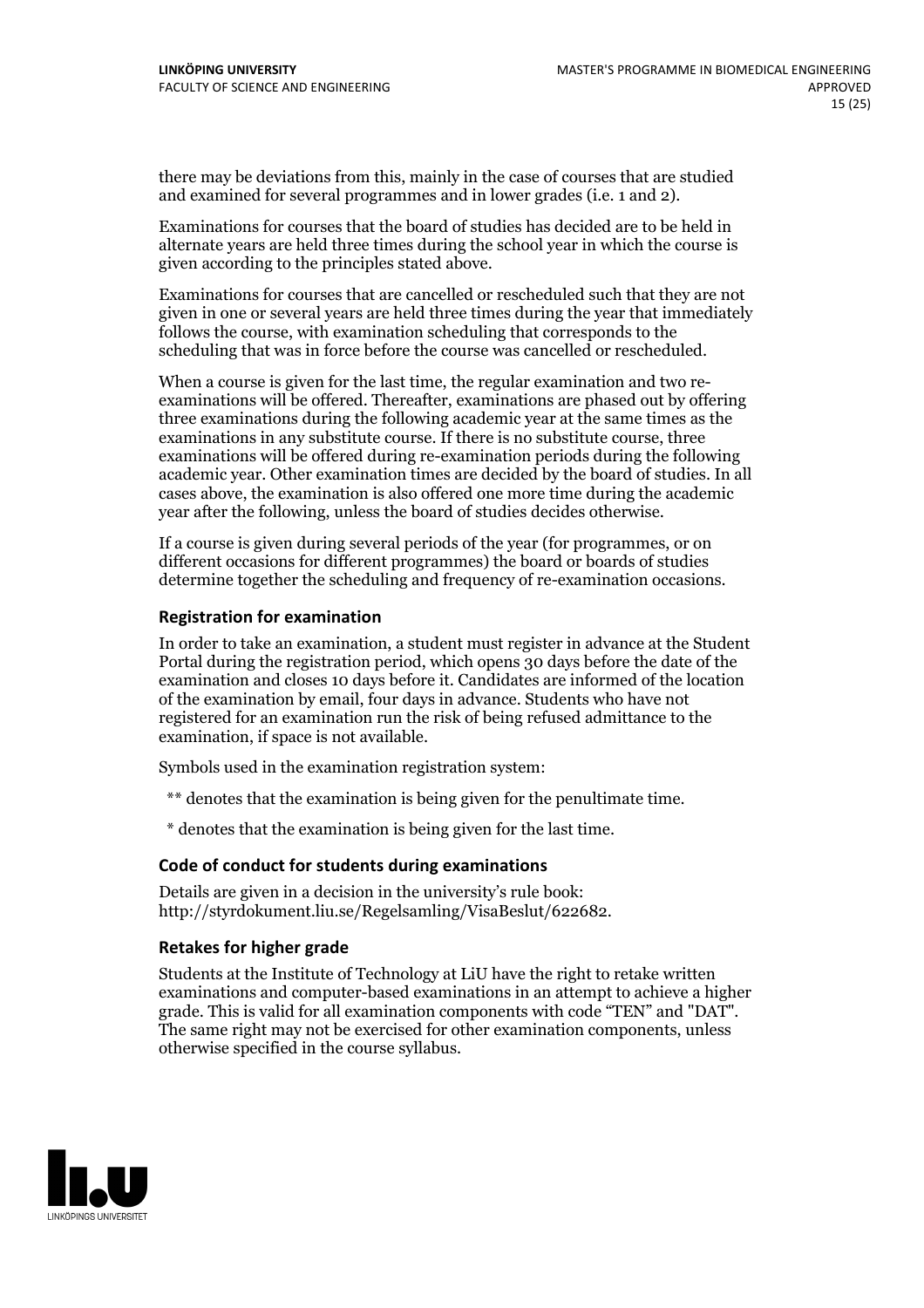A retake is not possible on courses that are included in an issued degree diploma.

#### **Retakes of other forms of examination**

Regulations concerning retakes of other forms of examination than written examinations and computer-based examinations are given in the LiU guidelines for examinations and examiners, http://styrdokument.liu.se/Regelsamling/VisaBeslut/917592.

#### **Plagiarism**

For examinations that involve the writing of reports, in cases in which it can be assumed that the student has had access to other sources (such as during project work, writing essays, etc.), the material submitted must be prepared in accordance with principles for acceptable practice when referring to sources (references or quotations for which the source is specified) when the text, images, ideas, data, etc. of other people are used. It is also to be made clear whether the author has reused his or her own text, images, ideas, data, etc. from previous examinations, such as degree projects, project reports, etc. (this is sometimes known as "self- plagiarism").

A failure to specify such sources may be regarded as attempted deception during examination.

#### **Attempts to cheat**

In the event of <sup>a</sup> suspected attempt by <sup>a</sup> student to cheat during an examination, or when study performance is to be assessed as specified in Chapter <sup>10</sup> of the Higher Education Ordinance, the examiner is to report this to the disciplinary board of the university. Possible consequences for the student are suspension from study and a formal warning. More information is available at https://www.student.liu.se/studenttjanster/lagar-regler-rattigheter?l=en.

#### **Grades**

The grades that are preferably to be used are Fail (U), Pass (3), Pass not without distinction  $(4)$  and Pass with distinction  $(5)$ .

- 1. Grades U, 3, 4, 5 are to be awarded for courses that have written
- examinations. 2. Grades Fail (U) and Pass (G) may be awarded for courses with <sup>a</sup> large degree of practical components such as laboratory work, project work and group work. 3. Grades Fail (U) and Pass (G) are to be used for degree projects and other
- independent work.

#### **Examination components**

- 1. Grades U, 3, 4, <sup>5</sup> are to be awarded for written examinations (TEN). 2. Examination components for which the grades Fail (U) and Pass (G) may be
- awarded are laboratory work (LAB), project work (PRA), preparatory written examination (KTR), oral examination (MUN), computer-based examination (DAT), home assignment (HEM), and assignment (UPG).

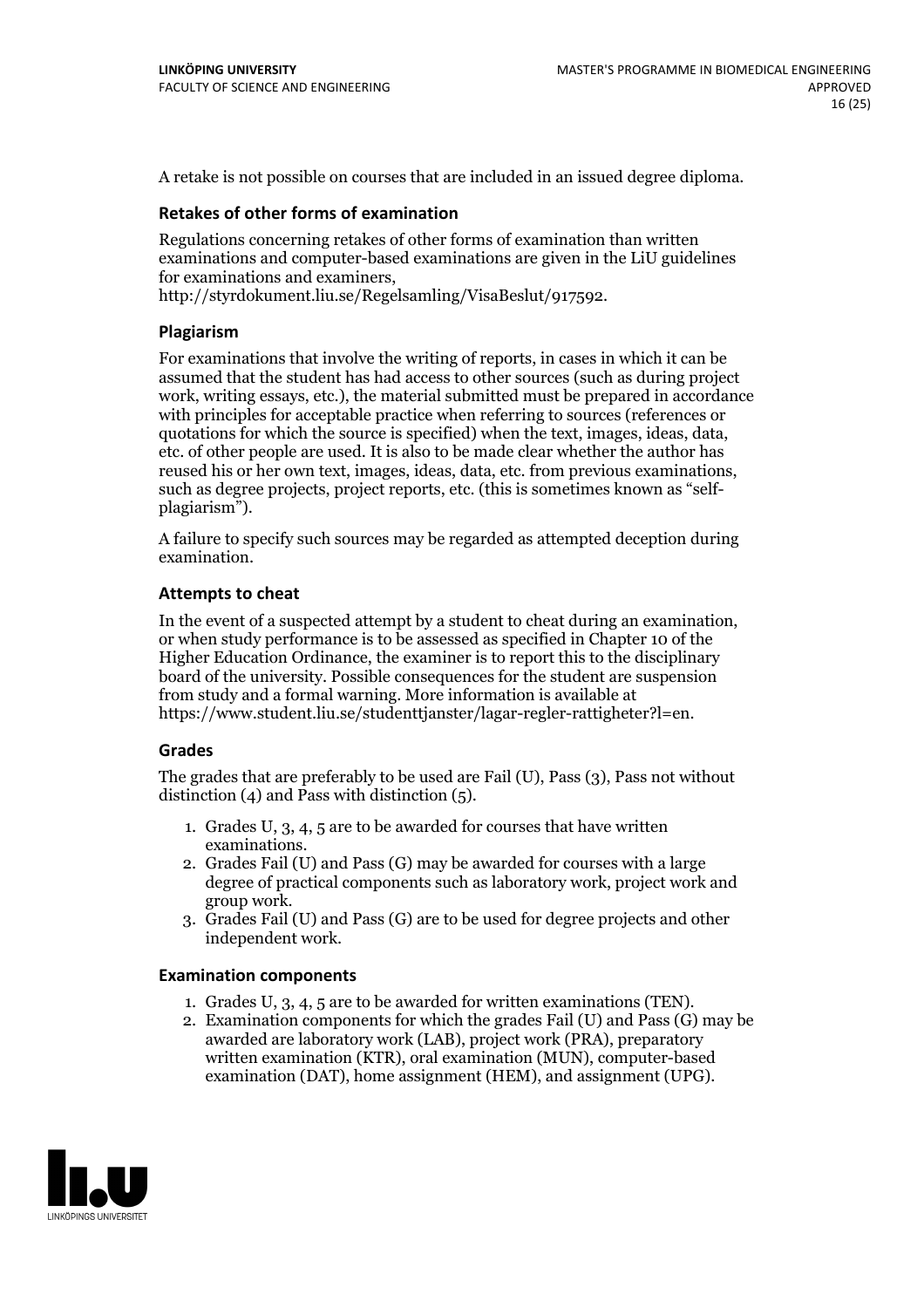- 3. Students receive grades either Fail (U) or Pass (G) for other examination components in which the examination criteria are satisfied principally through active attendance such as other examination (ANN), tutorial group (BAS) or examination item (MOM). 4. Grades Fail (U) and Pass (G) are to be used for the examination
- components Opposition (OPPO) and Attendance at thesis presentation (AUSK) (i.e. part of the degree project).

For mandatory components, the following applies: If special circumstances prevail, and if it is possible with consideration of the nature ofthe compulsory component, the examiner may decide to replace the compulsory component with another equivalent component. (In accordance with the LiU Guidelines for education and examination for first-cycle and second-cycle education at Linköping University, http://styrdokument.liu.se/Regelsamling/VisaBeslut/917592).

For written examinations, the following applies: If the LiU coordinator for students with disabilities has granted a student the right to an adapted examination for a written examination in an examination hall, the student has the right to it. If the coordinator has instead recommended for the student an adapted examination or alternative form of examination, the examiner may grant this if the examiner assesses that it is possible, based on consideration of the course objectives. (In accordance with the LiU Guidelines for education and examination for first-cycle and second-cycle education at Linköping University, http://styrdokument.liu.se/Regelsamling/VisaBeslut/917592).

The examination results for a student are reported at the relevant department.

# **Regulations (applyto LiU in its entirety)**

The university is a government agency whose operations are regulated by legislation and ordinances, which include the Higher Education Act and the Higher Education Ordinance. In addition to legislation and ordinances, operations are subject to several policy documents. The Linköping University rule book collects currently valid decisions of a regulatory nature taken by the university board, the vice-chancellor and faculty/department boards.

LiU's rule book for education at first-cycle and second-cycle levels is available at http://styrdokument.liu.se/Regelsamling/Innehall/Utbildning\_pa\_grund- \_och\_avancerad\_niva.

# **Degree project for Master's Degree in Engineering 300 credits, Master** of Science (Two years), Master of Philosophy (Two years), **Master** of Science (One year), and master's degrees without **prefix**

General provisions for the degree project are given here. A specific board of studies may have supplementary regulations that are specific for a study programme. These are specified, where relevant, in the syllabus for the field of

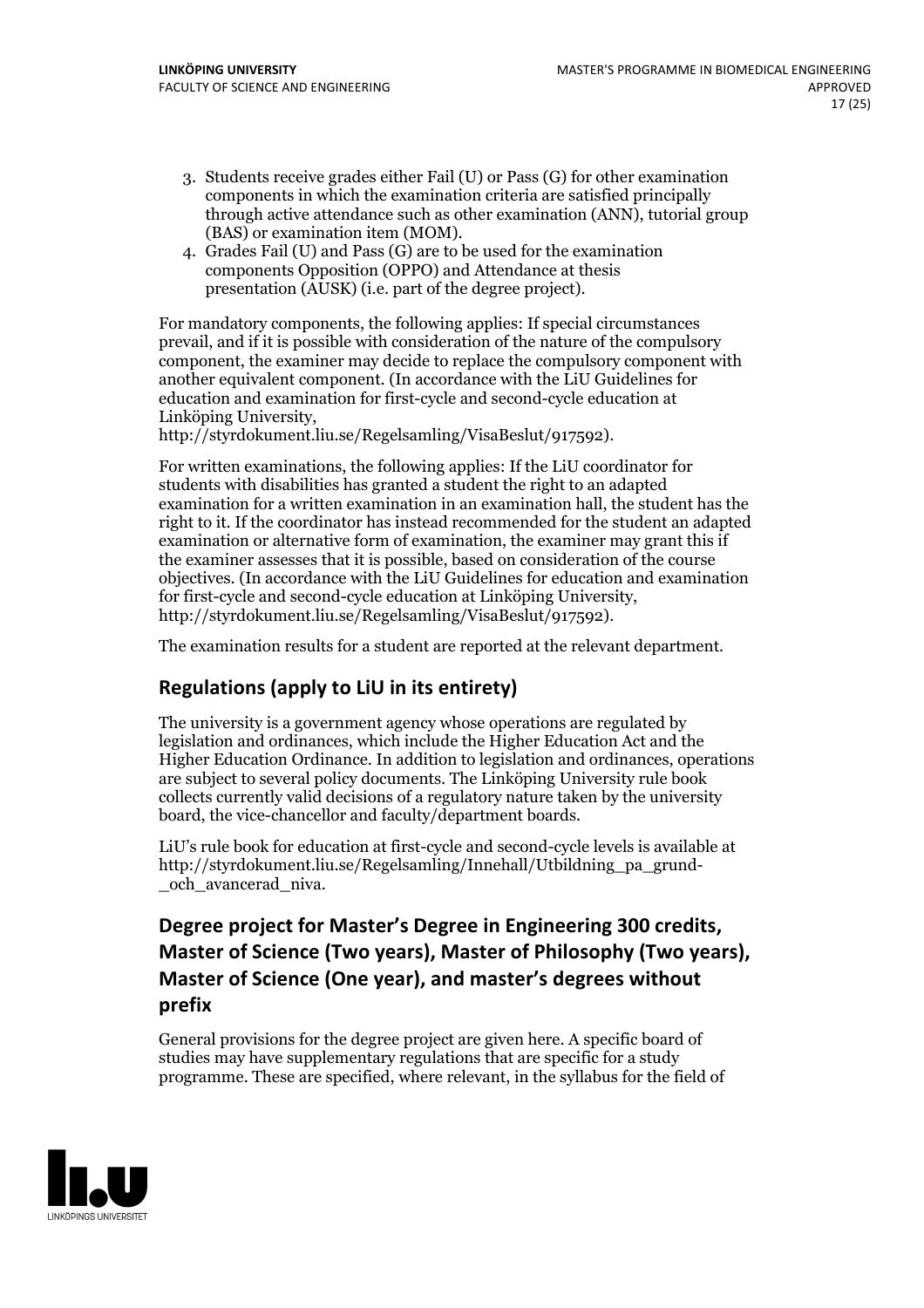education and/or the degree project. Information and links to course syllabuses, registration, reflection documents, etc. can be found at https://www.lith.liu.se/examensarbete/examensarbete?l=en.

#### **General provisions**

To be awarded a Master's Degree in Engineering 300 credits, Master of Science (Two years), Master of Philosophy (Two years), Master of Science (One year), or master's degree without prefix a student must carry out an approved degree project. The components of the degree project are described in the relevant course syllabus.

#### **Aim**

The aim of the degree project is described in the relevant course syllabus, https://www.lith.liu.se/examensarbete/examensarbete?l=en. Links to respective course syllabus can be found under the respective headings Master's programme, Civilingenjörsutbildning (only in Swedish), Högskoleingenjörsutbildning (only in Swedish), Kandidatutbildning (only in Swedish).

#### **Extent**

Requirements for the extent of the degree project for each type of degree are given in the syllabus of the study programme.

#### **Locations for a degree project**

The work is carried out in the form of:

- an internal degree project located at one of the participating departments at LiU
- an external degree project located at a company, government agency, or other organisation in Sweden or abroad, that an examiner has assessed is able to manage a degree project that satisfies the requirements, or
- a degree project within an exchange agreement in association with study abroad, whereby all study results are to be credited to the student by the relevant board of studies.

The main subject areas that are permitted within each study programme are described in the programme syllabus. Any individual subjects that may be relevant to the main subject area are to be determined by the relevant board of studies.

The examiner for a degree project within a certain subject area are determined by the board of studies that is responsible for general degrees within the main subject area. An up-to-date list is given

at https://www.lith.liu.se/examensarbete/examensarbete?l=en.

#### **Degree projects within agreements relatingto study abroad**

During study abroad that takes place within the framework of an agreement, the provisions of the host institute relating to degree projects are applied. The student is to consult the board of studies and together ensure that the proposed degree project is carried out in a main subject area that is permitted within the study

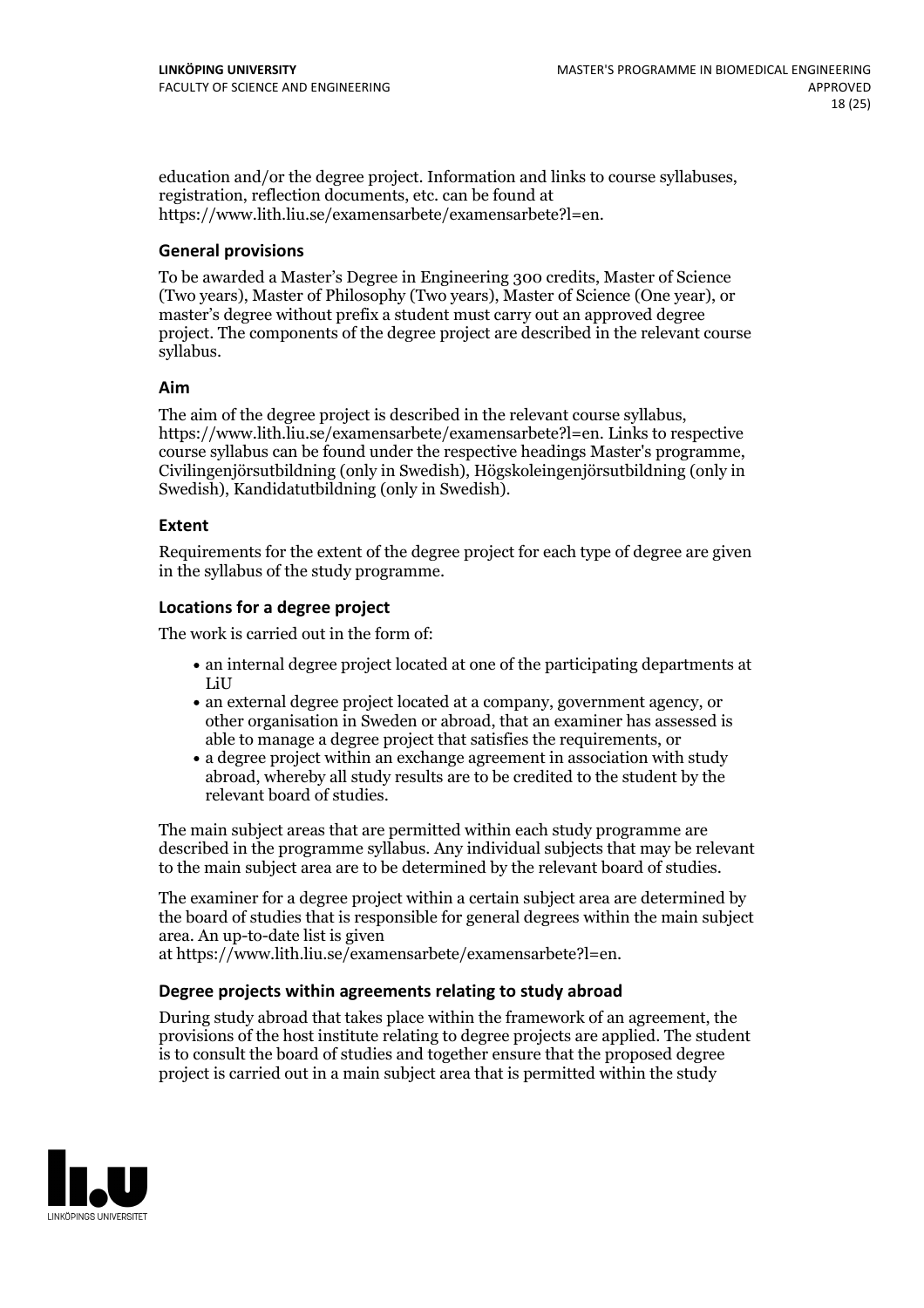programme. Approved main subject areas for degree projects are specified in the syllabus for the relevant programme.

A certificate confirming that the degree project has been approved and a copy of the degree project thesis (in PDF format) are to be submitted to the relevant board of studies.

#### **Selection of degree project**

A degree project is to be selected in consultation with an examiner, who is also responsible that the specialisation, extent and level of the project satisfy the requirements specified in the course syllabus.

In cases in which issues relating to work-related copyright, patenting or remuneration may arise, provisions governing these should be established in advance. A student working on a degree project may sign a confidentiality agreement in order to obtain access to confidential information necessary for the degree project. The supervisor and examiner, however, determine whether they are prepared to sign a confidentiality agreement, and thus the confidential information must not normally be of such nature that it is necessary to supervise or grade the work. The complete degree project thesis is to be published during the grading procedure, unless special circumstances prevent this. If any part of the thesis should not be published, this must be approved in advance by the examiner and the relevant head of department. Note that final decisions relating to confidentiality are taken by an administrative court.

#### **Commencement of a degree project**

Requirements that must be satisfied before a degree project can be started are given in the currently valid course syllabus, which can be obtained in the relevant programme syllabus at https://liu.se/studieinfo/en.

Notification of <sup>a</sup> degree project is to be carried outwhen the degree project starts, at https://www.lith.liu.se/for-studenter/anmalan-till-exjobb?l=en. Registration of the degree project is to take place before work commences.

Before the start of the degree project, the examiner is to ensure that the student satisfies the conditions for commencement of the degree project within the relevant main subject area. Support in this can be obtained from the study guidance counsellor, who checks the general requirements for starting the degree project.

The student is also to notify the relevant department of the start of the degree project.

#### **Degree projects in collaboration with another student**

In cases in which two students carry out a degree project together, the contribution of each student is to be specified. The extent of the work is to correspond to the extent of two individual projects. The examiner is to ensure that each student has contributed in a satisfactory manner to the work, and that each student satisfies the requirements for achieving a Pass grade for the degree

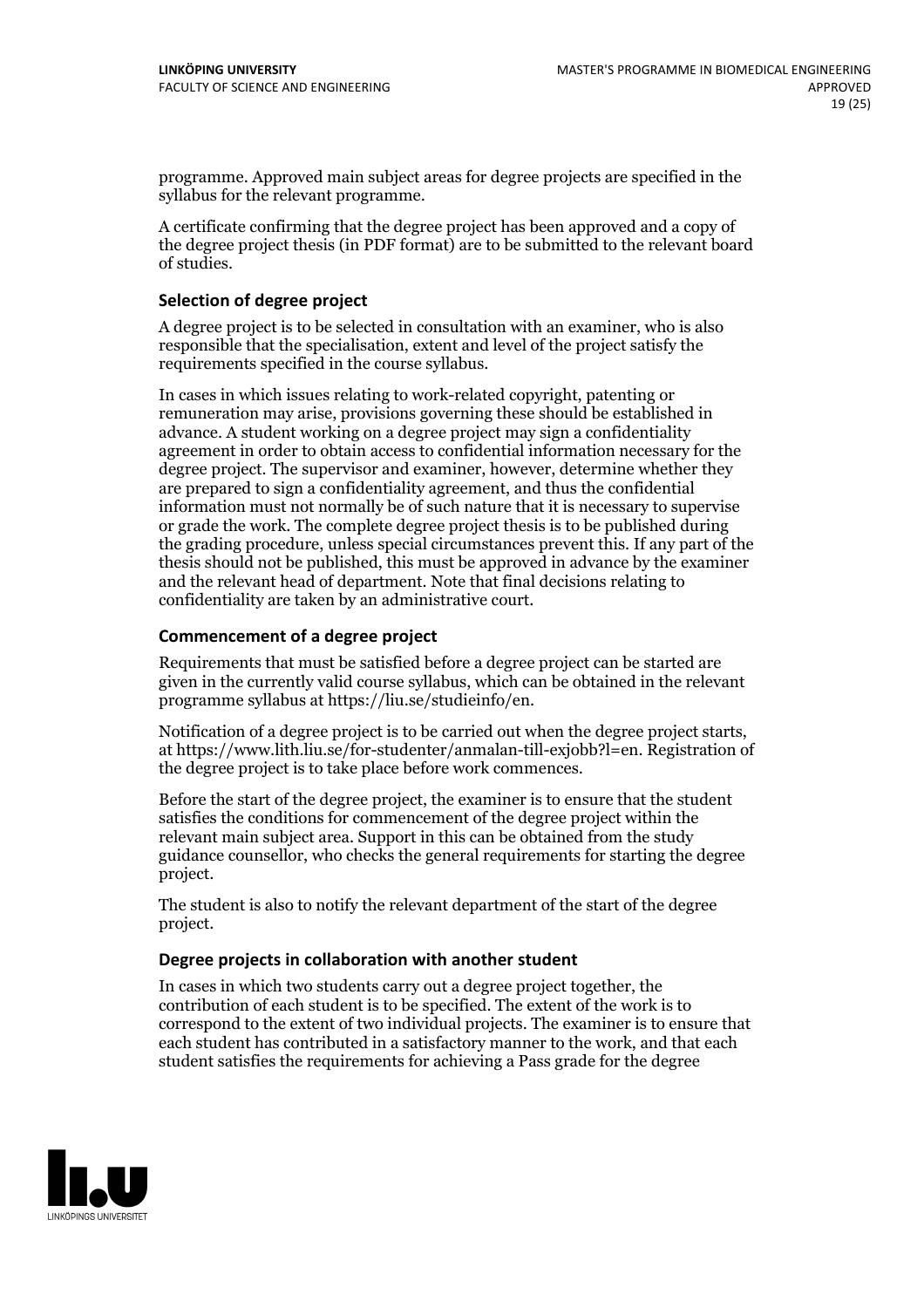project.

Degree projects carried out in collaboration between more than two students are not permitted.

#### **Examiners**

The examiner must be employed as a teacher at LiU according to the LiU Regulations for Appointments

(https://styrdokument.liu.se/Regelsamling/VisaBeslut/622784). The following teachers can be appointed as examiner: Professor (including Adjunct and Visiting Professor), Associate Professor (including Adjunct), Senior Lecturer (including Adjunct and Visiting Senior Lecturer), Research Fellow, or Postdoc. The examiner must also have the expertise required to examine degree projects within the relevant main subject area, and be appointed by the board of studies. The board of studies can also appoint emerita/emeritus as examiner for a single thesis work.

The examiner is to:

- ensure before the start of the degree project that the student satisfies the conditions for commencement of the degree project within the relevant main subject area. The study guidance counsellor is to check whether the commencement criteria are satisfied and inform the examiner of this
- check whether special admission requirements (where relevant) are satisfied, for example that the student can demonstrate a certain degree of in-depth knowledge within the field relevant for the degree project
- determine the specialisation and principal work of the degree project, based on an assessment of whether the degree project will result in the learning outcomes of the course syllabus being satisfied
- pass/fail the planning report
- pass/fail the mid-way assessment
- be responsible that the supervisor or supervisors carry out their duties
- in conjunction with the planning report, check that the student has registered for the degree project
- approve the work for presentation
- before the presentation, check that the proposed opponent satisfies the conditions for commencement of the degree project and has attended three thesis presentations
- pass/fail the presentation and the opposition to it
- approve a concluding reflection document
- ensure that a degree project that has been passed satisfies the learning outcomes of the course syllabus and other requirements, and award a grade to the degree project (either  $G = Pass$ , or  $U = Fail$ ).

In cases in which a degree project is carried out jointly by two students with different main subject areas, one examiner in each main subject area must be appointed, where this is necessary.

#### **Supervisors**

A student working on a degree project is to have access to an internal supervisor at

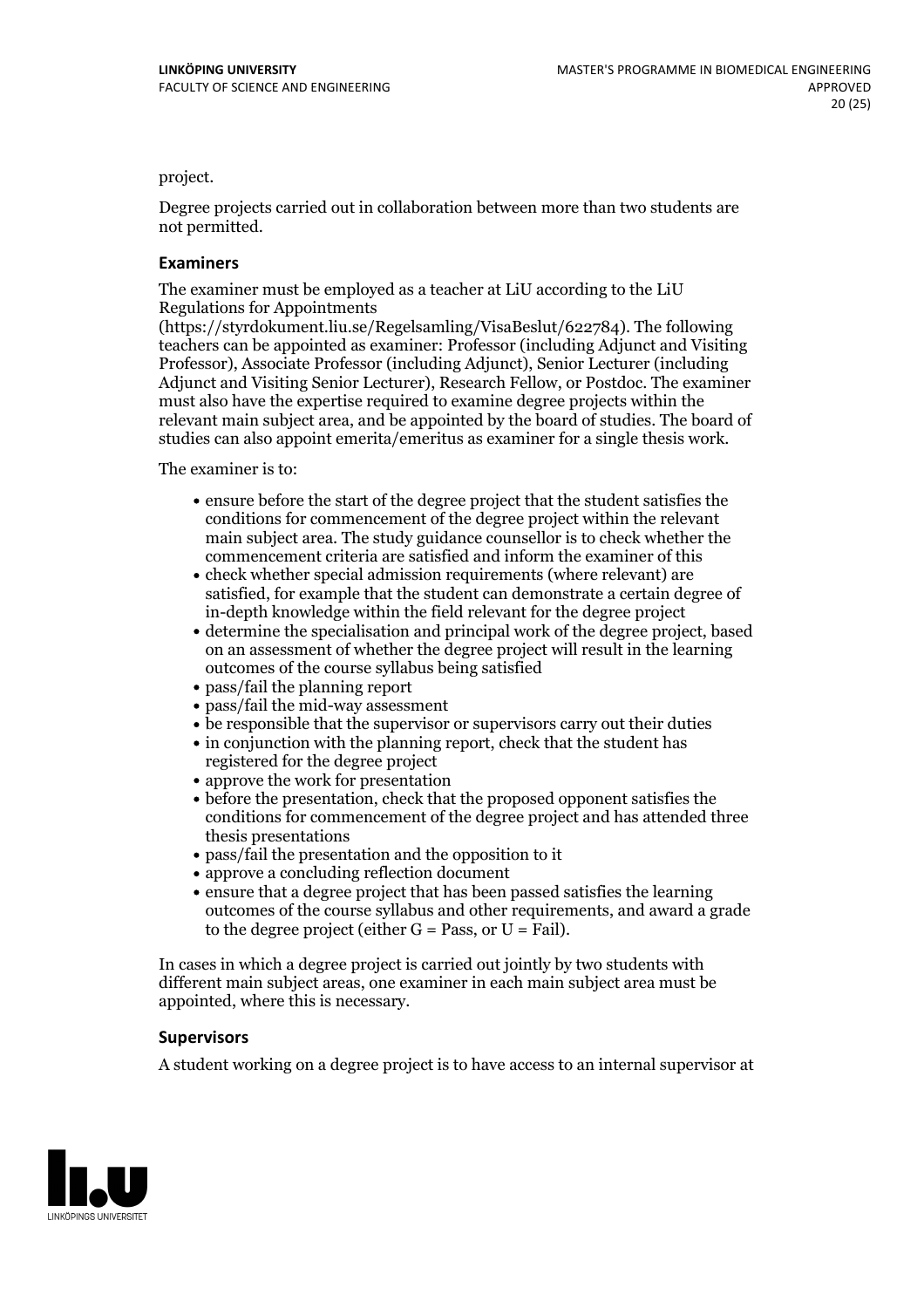the department at which the degree project has been registered. The internal supervisor is to have a degree that corresponds at least to the level of the degree project to be supervised. The internal supervisor may, in exceptional circumstances, be the same individual as the examiner. A decision of whether to allow this in a particular case is to be made by the relevant board of studies before the degree project is started.

The supervisor is to ensure that the student obtains help with:

- expert support in general questions related to methods, specialist knowledge of the subject, and writing the thesis
- problem formulation, and setting the limits of the work
- scheduling and planning work, and selection of appropriate methods.

If the degree project is being carried out outside of LiTH, an external supervisor from the commissioner is to be appointed.

#### **Planning report**

During the first weeks of the degree project, the student is to draw up a planning report that contains:

- $\bullet$  a preliminary title of the degree project
- a preliminary statement of the research question, against the background of a literature search
- a preliminary description of the approach to be taken
- planned literature foundation
- a schedule for the execution of the degree project, including suggested dates for the mid-way assessment and presentation.

Formulation of the research question is to be bounded, realistic and viewed from a perspective ofsocietal or commercial benefit. The term "societal" is to be understood here to include universities and university colleges.

#### **Mid-way assessment**

Approximately half-way through the degree project, the student is to describe to the examiner at a mid-way assessment how the work is progressing relative to the planning report. The supervisor should also participate. The form of the mid-way assessment may be anything from an oral presentation to a public seminar. The conclusion of the mid-way assessment may be one of three possibilities:

- 1. The work has been carried out essentially as planned, and can continue as planned. The mid-way assessment has been passed.
- 2. The work has been carried out with certain deviations from the planning report. It is, however, believed that it will be possible to complete the work with minor adjustments to the formulation of the research question,<br>approach and/or schedule. The mid-way assessment has been passed.<br>3. The work has deviated from the planning report in a significant manner,<br>and there is
- assessment has been failed. A new planning report must be drawn up and a new mid-way assessment carried out.

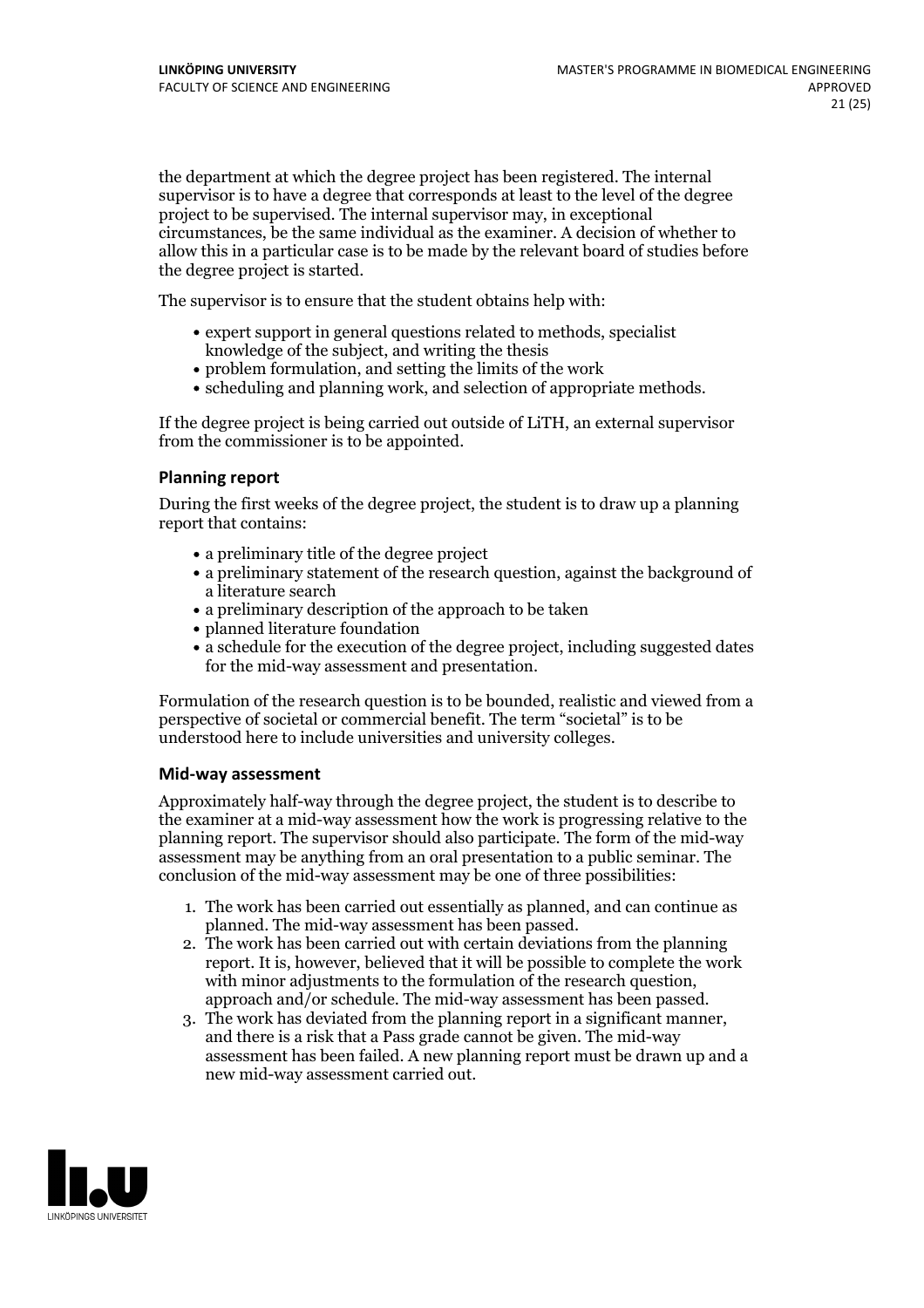#### **Reporting**

Both oral and written reports of the degree project are to be made, in Swedish or English. For the international Master's programmes, both the oral and written examination should be made in English. The board of studies can allow the reporting to be carried out in another language than Swedish or English.

The oral presentation is to take place in public, unless there are special grounds that this should not be done. The written report is to be in the form of a professionally produced degree project thesis. The presentation and thesis are to follow the instructions given below.

#### **Presentation**

The oral presentation is to take place when the examiner considers that the work has been completed and is ready to be presented. The presentation is to take place at LiTH at a time when other students can attend. This means that the presentation can take place on a date that the student has agreed with the examiner, normally between the re-examination period in August and midsummer, and after the student has attended three thesis presentations.

The oral presentation is to describe the background to the problem that has been studied, describe the methods used, and present the results and conclusions. The presentation is to be at a level suitable for everyone present, not just for specialists. After the oral presentation, the student is to counter any criticism that the opponent may raise, and allow other participants to pose questions. The presentation and the opposition are to be approved by the examiner. When any required adjustments of the thesis have been made, the reflection document has been approved, and the student has functioned as an opponent for another degree project, the degree project is reported as a passed course and the credits can be used to satisfy the requirements for a qualification.

#### **Degree project thesis**

The written degree project report is to be professionally written and comprehensive, and it is to demonstrate a scientific approach. The report must be prepared in accordance with principles for acceptable practice when referring to sources (references or quotations for which the source is specified) when the text, images, ideas, data, etc., of other people are used. It is also to be made clear whether the author has reused his or her own text, images, ideas, data, etc. from previous examinations, such asundergraduate work, project reports, etc. (This is sometimes known as"self-plagiarism".) A failure to specify such sources may be regarded as attempted deception during examination.

The contents are to be easy to understand, and the way in which material is presented is important. It must describe the background to the project and the formulation of the research question. The choice of approach is to be clearly explained, and the thesis should make clear the coupling between the results and the conclusions. Commonly accepted scientific methods are to be used for processing the results. The discussion is to be comprehensive, and demonstrate that the student masters analytical thought processes. The thesis is to demonstrate good mastery of the literature in the field, and include an abstract. Theses that are

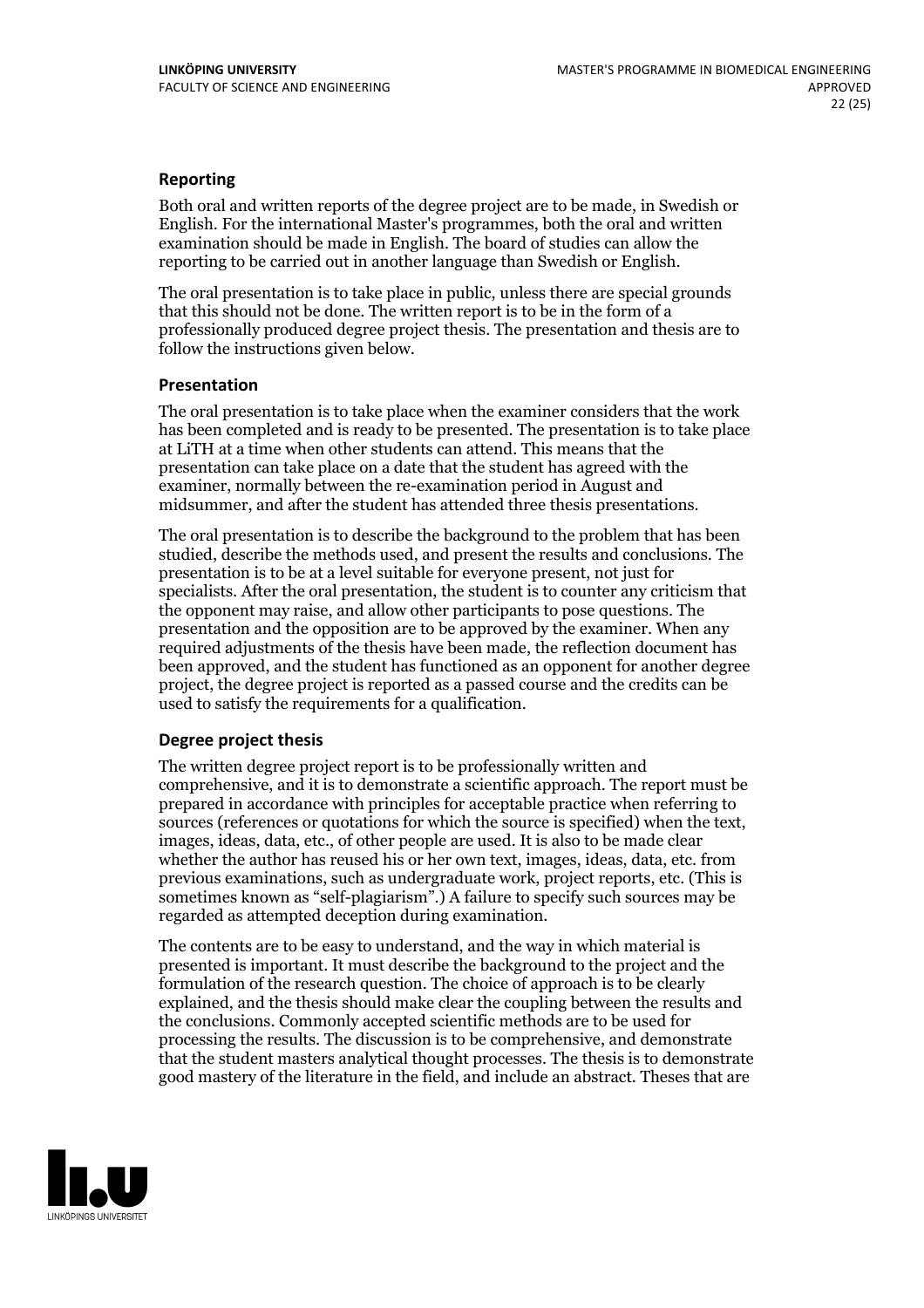principally written in Swedish should contain a summary in English. A publication-ready manuscript and a reflection document covering the work undertaken are to be submitted to the examiner within 10 days after the oral presentation. The examiner may grant an exemption from this requirement. If final versions of the required documents are not submitted as stipulated, the examiner may determine that the presentation is to be rescheduled.

The Faculty of Science and Engineering (Institute of Technology) at Linköping University recommends that degree project theses be published.

#### **Opposition**

An oral opposition is to be carried out either before or after the student presents his or her thesis. The opponent must satisfy the same requirements for the number and level of credits gained as those of the student's degree project. The opponent must also have attended three thesis presentations as a member of the audience. Acting as an opponent during the thesis presentation of another student is subject to points-based assessment as described in the course syllabus.

The opponent is to:

- discuss and comment on the selection of methods, results and (where relevant) data processing, conclusions, possible alternative solutions and conclusions, and the management of literature
- comment on the general arrangement of the degree project thesis and related, formal aspects of style, and comment on the oral presentation technique
- illuminate the strengths and weaknesses of the thesis.

The duration of the opposition should be approximately the same as that of the presentation, and it is to include a discussion in which the student presenting the thesis replies to and comments on the criticism raised by the opponent.

Unless otherwise agreed, at least one week before the presentation the opponent is to present in writing to the examiner the important issues that will be discussed, and the structure ofthe opposition that will be taken. The opponent and the examiner discuss the structure that the opponent has drawn up.

In a normal case, the number of opponents will be the same as the number of respondents. In exceptional cases, the examiner may decide that this is not to be the case.

#### **Attendance at presentations**

A student is to attend presentations of degree project theses as described in the course syllabus. The presentations attended must be at the same level or a higher level than the degree project of the student.

It is advantageous that one of the presentations attended is a licenciate degree seminar or a doctoral disputation. The student is responsible for ensuring that a certification of attendance at the presentation is obtained and passed to the departmental administrator for registration in Ladok. Attendance at such

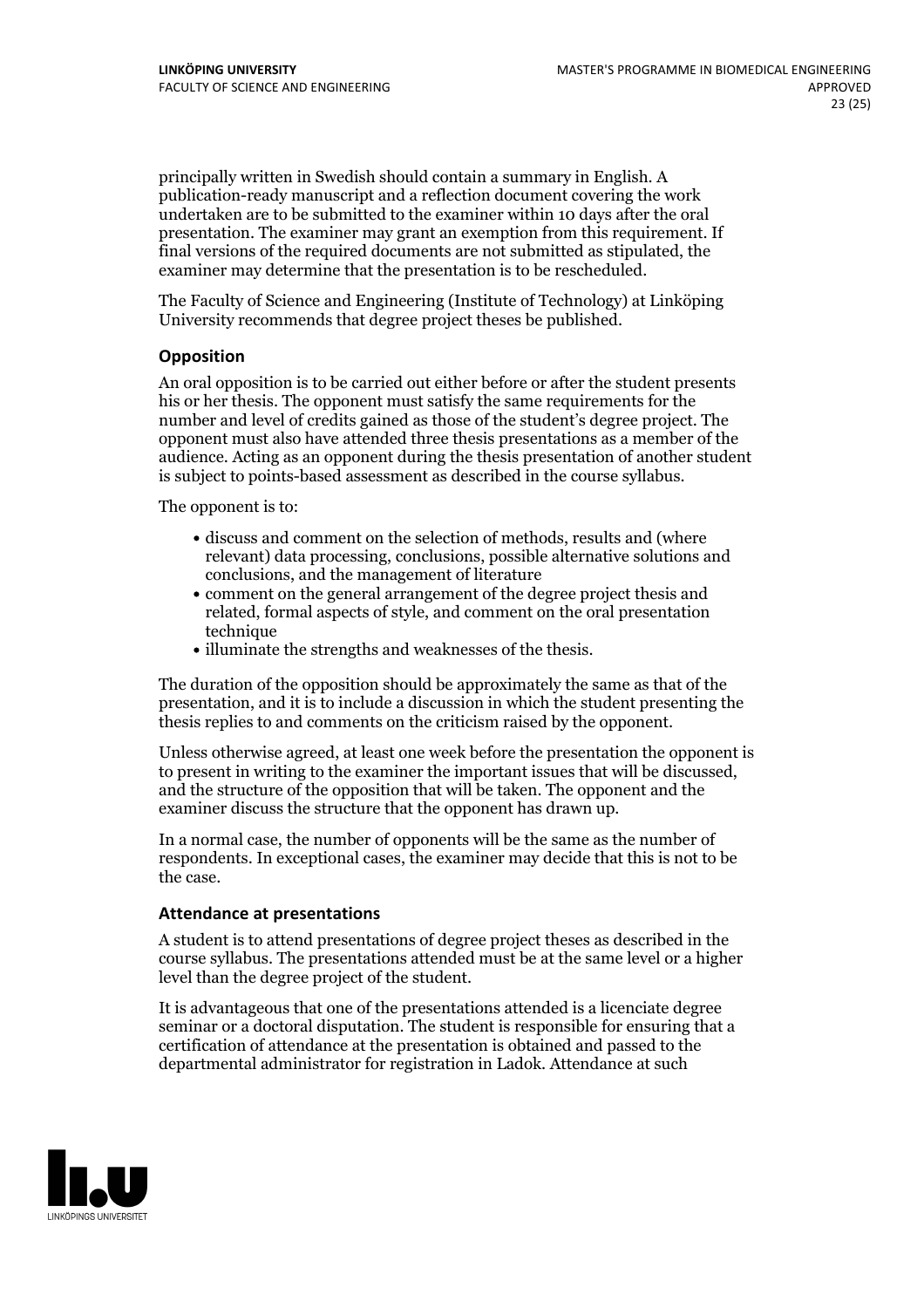presentations is a component of the degree work that is subject to points-based assessment.

The occasions on which a student attends presentations are to be completed before the student presents the degree project thesis. The course syllabus for the degree project describes the scheduling of the attendance at presentations.

#### **Reflection document**

A document reflecting on the work that has been carried outis to be submitted to the examiner within 10 working days of the oral presentation. Instructions for preparing a reflection document can be reached through https://www.lith.liu.se/examensarbete/reflektionsdokument?l=en.

#### **Grades**

The degree project is graded as either Pass or Fail. In order for a student to obtain a pass grade for the degree project, all components must be completed and be awarded a pass grade.

#### **Right to obtain supervision**

It is expected that the student complete and pass a degree project within specified time limits. The department is required to provide supervision for a maximum of 18 months after the student has registered the degree project in Ladok. The examiner may grant additional supervision after this period in special cases. If the examiner determines that supervision is to be ended, the degree project is to be awarded a Fail grade. The examiner does not have to fail the degree project if it is considered possible that the student can finish the thesis without further supervision.

If the degree project is awarded a Fail grade for the reason described above or for any other reason, the student is to be directed towards carrying out a further degree project.

#### **Quality assurance**

The relevant board of studies has overall responsibility for the quality of study programmes. This responsibility covers also degree projects. Quality assurance is to be carried out as determined by the faculty board.

#### **Exemptions**

If special circumstances apply, a board of studies may grant exemptions from the regulations specified above. The oral opposition, for example, may be replaced by an extensive written opposition, if the board of studies approves this

- for international students for whom special circumstances apply
- for other students for whom all other components of the qualification have been satisfied, the degree project thesis has been submitted, and special circumstances apply.

Written opposition may be carried out in one of the following ways: